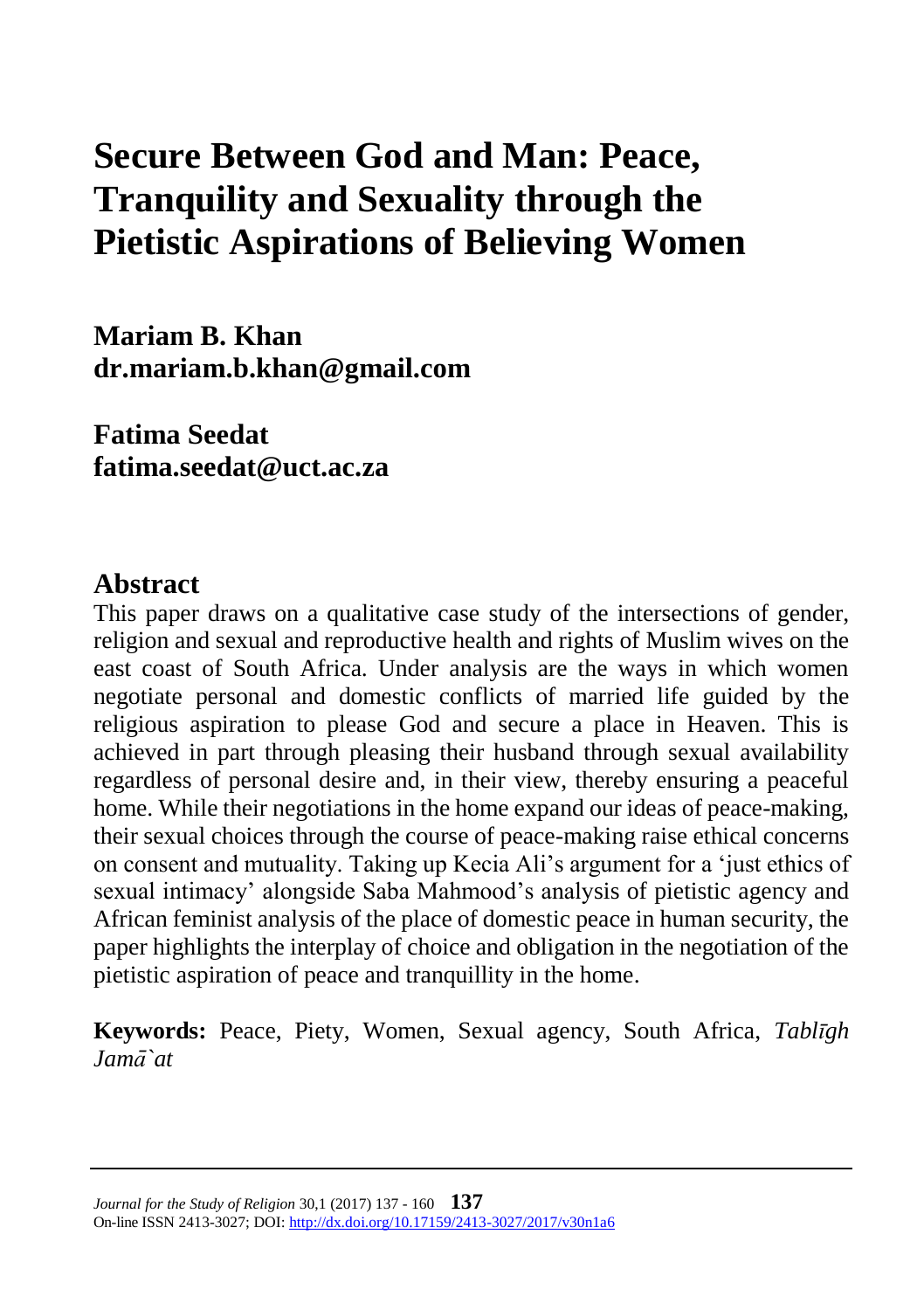## **Introduction**

 $\overline{a}$ 

Security debates, which originate in international relations, have historically drawn a wide distance between security on the battle front and security on the home front. Feminist theorists however, have breached the distance between the two extending the definition of security to include domestic security (Sjoberg & Martin 2007: 9; Seedat 2016: 1), and instead, argued for recognition of a 'continuum of violence against women' (Lewis 2013: 16; Seedat 2016: 1), thus connecting war time violence to domestic violence too. Statistics in South Africa indicate exacerbated levels of intimate partner violence which confirm feminist arguments that women experience heightened threats to their security in personal relationships, sufficient to warrant urgent attention and focused resources to ensure their collective security (Boonzaier 2005). While the scholarship is still emerging, recent research exploring the connection between religion and women's security indicate that marriage, sexuality and dynamics of the family unit feature strongly amongst women's security concerns (Seedat 2016; Khan 2016; Petersen 2016).

In line with these developments, this paper explores the ethics of choice and obligation in the ways in which Muslim women negotiate between sexual availability and earning God's pleasure. The conversations that inform this paper arise out of a study in an active Muslim community on the east coast of South Africa<sup>1</sup>. The study was directed by a phenomenological research design, using both phenomenological and feminist critical theoretical frameworks to capture the lived experiences of women negotiating their reproductive concerns through their pietistic commitments. Through an interview and a personal narrative written by each woman, the study examined common shared essences (Patton 2002: 106). While the research examined how women made contraceptive choices, the interviews indicated that contraceptive choices were viewed in terms of the practical considerations of health and were unrelated to piety. Instead, women's sexual choices, namely the decision to have sex regardless of sexual desire, were significantly determined by their pietistic commitments. Accordingly, this paper focuses on the sexual negotiations of believing women aspiring toward a peaceful home and the pleasure of God.

<sup>&</sup>lt;sup>1</sup> Referring to Master's Dissertation titled 'Negotiating between health-based contraceptive concerns and piety: The experiences of Muslim wives in the Greater Durban Area'. See Reference: Khan, M.B. 2015.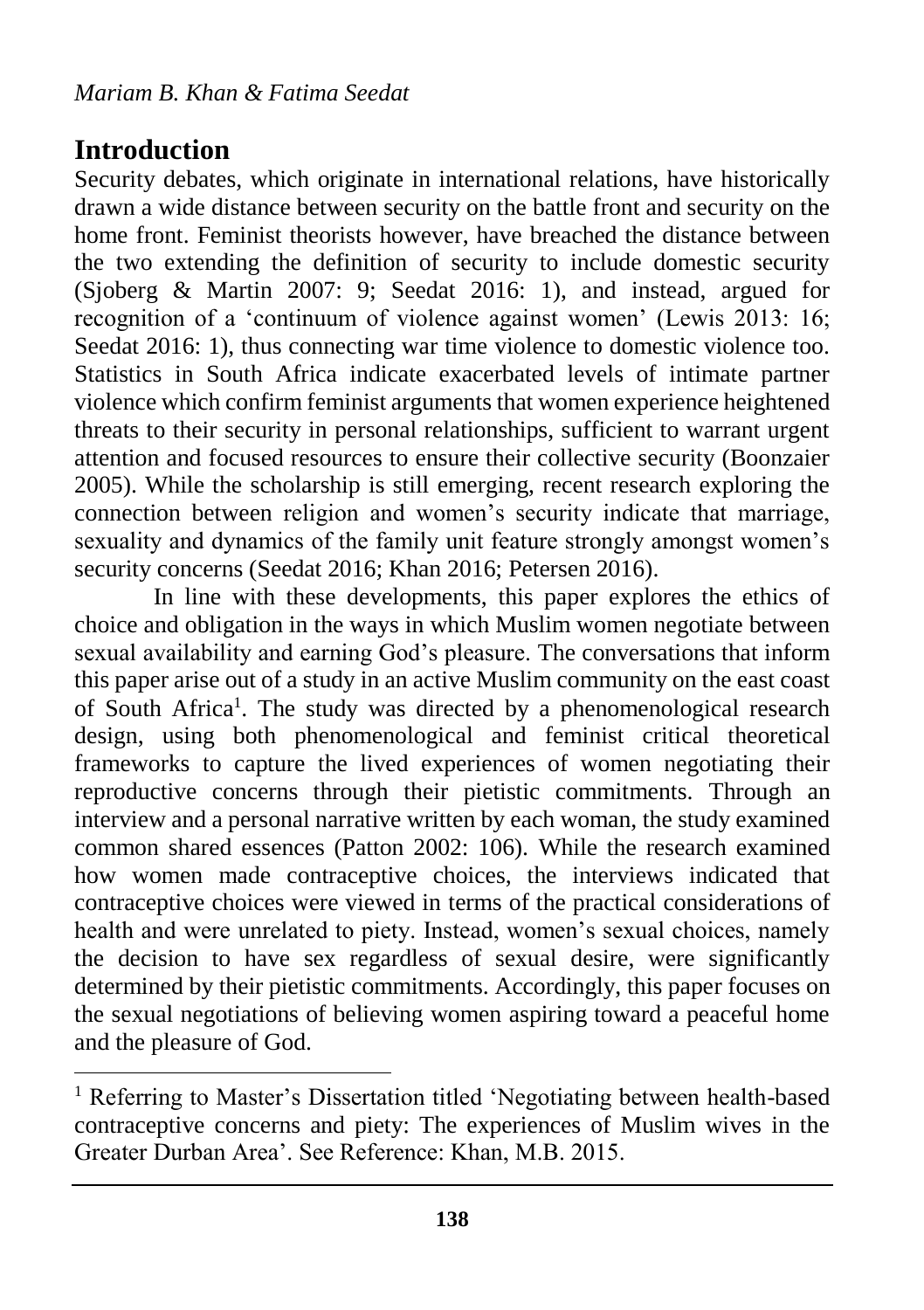# **The Ethics of Sexual Availability, Family, and Peace in the Home**

Ideas of peace develop from values such as love, justice, safety and mutual respect (Lazarus & Taylor 1999: 92). Ideas of ethics being intimately entrenched in ideas of right and wrong, or the justifications and authority for an action (Pera & van Tonder 2005: 4), it may seem natural that an ethics of peace, peace-making and conflict resolution is operative in ensuring the peaceful state of a home. Contextualising peace, equally, indicates different meaning for different people. In conflict areas peace may mean periods of no war, to aggressive people peace may mean 'exercising control and restraint over our power to hurt', to a person facing personal moral conflicts peace may translate as inner peace as indicated in the sexual negotiations of the women in the study below (Lazarus & Taylor 1999: 93).

The decisions around having sex and maintaining a peaceful home environment come together in popular Muslim teachings on family and married life. The communal focus of Islamic teachings makes the family, whether nuclear or extended, the central atomic unit of Muslim society (Omran 1992: 13-14; Dhami & Sheikh 2000: 352; Bahar, Okcay, Ozbicakci, Beser, Ustun & Ozturk 2005: 559). Marriage (and sex), though not obligatory, are anticipated life phases for most Muslims (Ali 2006: 6; Christopher 2006: 194) and more so since premarital or extramarital sex is strictly forbidden (Bowen 1981: 326; Christopher 2006: 194; Srikanthan & Reid 2008: 132). Sex, however, is not only acknowledged for procreation and sexual satisfaction (Shaikh 2003: 114; Christopher 2006: 194), it is also equated to '*an act of worship that is deserving of Allah's reward*' (Dhami & Sheikh 2000: 353).

*Sharī'ah*, often loosely termed as Islamic Law, does not entail the structured codification synonymous with Western Law (Brockopp 2008: 8). Instead it is inclusive of a system of laws and ethics, the first legally enforceable under ideal conditions, the second enforceable mostly through the workings of one's conscience and the force of social convention. With the closest Arabic term equivalent to ethics translating to 'moral' or 'character', Kecia Ali argues that 'the relationship between enforceable duties and ethical obligations has become increasingly blurred' (Ali 2006: xxi-xxii). Subsequently she questions the operations of Islamic jurisprudence in addressing concerns of marriage, family and sex (Ali 2006: xxii). Ali argues instead for a departure from the patriarchal classical legal opinions on sex and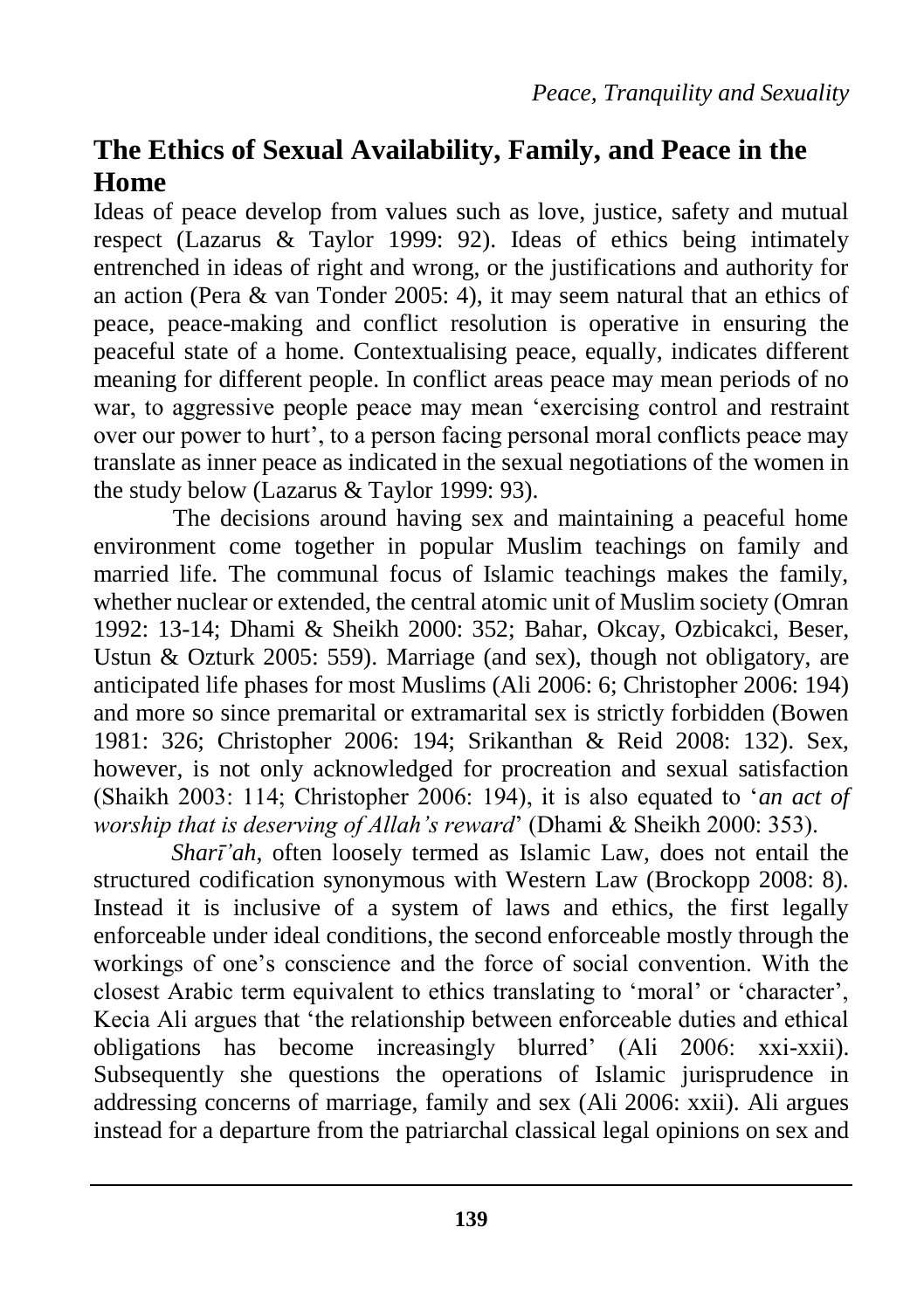sexuality toward the evolutionary aspect of the Islamic faith and Islamic jurisprudence to promote the emergence of a 'just ethics of sexual intimacy', one that is inclusive of 'meaningful consent and mutuality' holding value to both men and women (Ali 2006: 151).

Interpretation of the verses relating to marriage in the Qur'an reinforces the social nature of Islamic teachings by promoting Islamic marriage as a space of tranquillity within which qualities of love and mercy exist (Omran 1992: 13-14). However, the classical Islamic law of marriage, premised upon a marriage of dominion where a wife contracts herself to sexual availability to her husband in exchange for which a husband is under obligation for maintenance of his wife and their joint household, problematizes the ways in which this tranquility may be achieved (Ali 2006: 3-6). Kecia Ali highlights *ahadith* popularly cited to imply earning God's pleasure is dependent upon and directly related to pleasing one's husband, which is largely understood as sexual availability (Ali 2006: 10-12). The permissibility of a husband to forcefully gain sexual access, she clarifies, is a *Hanafi* perspective that is considered unethical, albeit lawful (Ali 2006: 12).

How is this consistent with an Islamic doctrine of moral consciousness aimed at peace and tranquillity? Ali's argument for an evolutionary approach aims to bridge the gap between classical legal interpretations of Islam and contemporary lived Muslim realities, particularly significant for Muslims living in non-Islamic jurisdictions. Scholarship indicates Muslim women globally experience different moral conflicts in the process of self-making as they fashion pietistic selves in ways relevant to their lived experiences (Brenner 1996; Foley 2004; Keefe 2006; Simon 2009; Sahu & Hutter 2012;). It is also not uncommon for women to report a lack of confidence in questioning the traditional interpretations of Islamic texts out of feelings of inadequacy and a general fear of deviating from what is 'Islamic' or being persecuted as a result (Olivier 2016: 279). This may be a result of the hierarchical construction of religious authority and women's continued social conditioning to undermine their own abilities, the latter of which is discussed further in the paper.

Confirming Ali's argument for an evolutionary sexual ethics, the findings of this study indicate the problematic interplay of sexuality, consent and availability in believing women's sexual choices. Understanding how these choices fit into or are further determined by concerns to maintain the peace or tranquillity of the family home make evident the complex ways in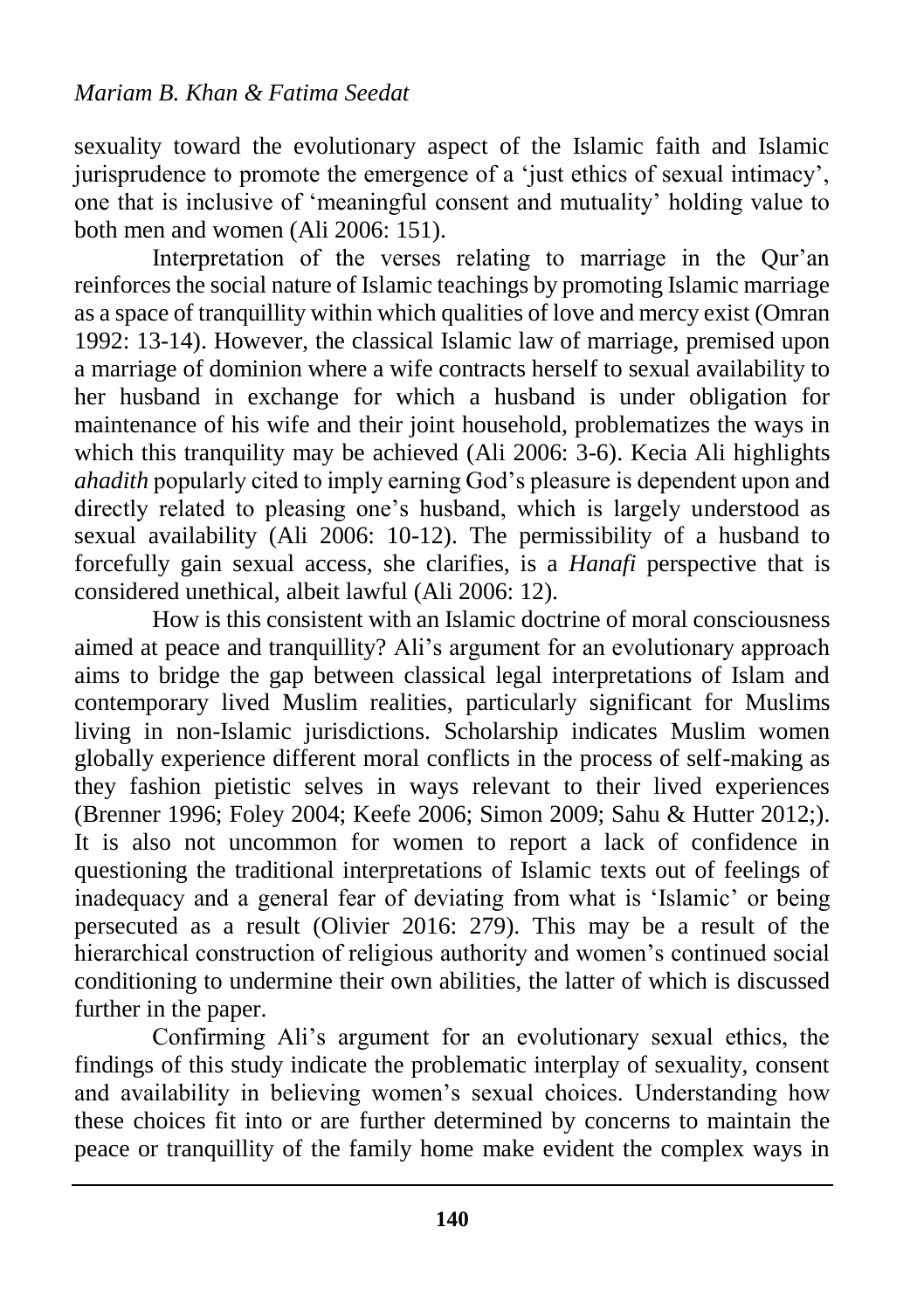which pietistic sexual norms and concerns for tranquillity and peace inflect the security concerns of believing women in their homes. Through the conversations highlighted here, we gain some insights into how believing women negotiate their marital relationships to secure safe spaces from which they can fulfil their pietistic goals to observe God's will.

# **Discussion**

 $\overline{a}$ 

I need to live in peace and harmony. I don't want all this unnecessary conflicts anymore. Even if it means if I know I am right but I have to just overlook certain things, I do that  $(Maymunah)^2$ .

Continuing along these lines, the conversations that form the groundwork of this paper highlight the complex interplay of choice and obligation, as the women in this study avoid conflict and in so doing expand ideas of peacemaking through the course of being good wives and pleasing God.

Contextualising the religious environment of the women in this study, coincidentally they all participate in *Ta`līm* programmes*,* Islamic education offered by the *Tablīgh Jamā`at*, which includes what it means to be a good wife<sup>3</sup>. Some women are actively involved in the facilitation of these programs and attend weekly. Others attend when convenient but are still influenced by the teachings and activities of the *Tablīgh Jamā`at* which ideologies dominate in the local environment. The women spoke about the 'six points' and refer often the *Fazaail-e-Aa'maal*<sup>4</sup> . Influenced by ideas of Islam and piety as

<sup>2</sup> Participants were assigned pseudonyms to maintain anonymity.

<sup>&</sup>lt;sup>3</sup> *Ta*'*l* $\overline{I}$ *n*<sup>2</sup> *Im* programmes are structured weekly classes. The classes are 30 minutes long and are facilitated and attended by women only.The *Tablīgh Jamā`at* originated as a result of civil unrest in India and an apparent decline of Islam (Ali 2011: 230). The aim of the *Tablīgh Jamā`at* was to renew and restore the faith of current Muslims of the time, creating better Muslims as examples to humankind and not to actively proselytize non-Muslims (Anwarul Haq 1972: 45).

<sup>4</sup> This refers to the 6 points that form the groundwork of piety in the *Tablīghī* worldview. These include proclaiming your faith by accepting there is no God but Allah and Prophet Muhammad (peace be upon him) is the final Messenger, offering the five daily prayers, having knowledge of and remaining in the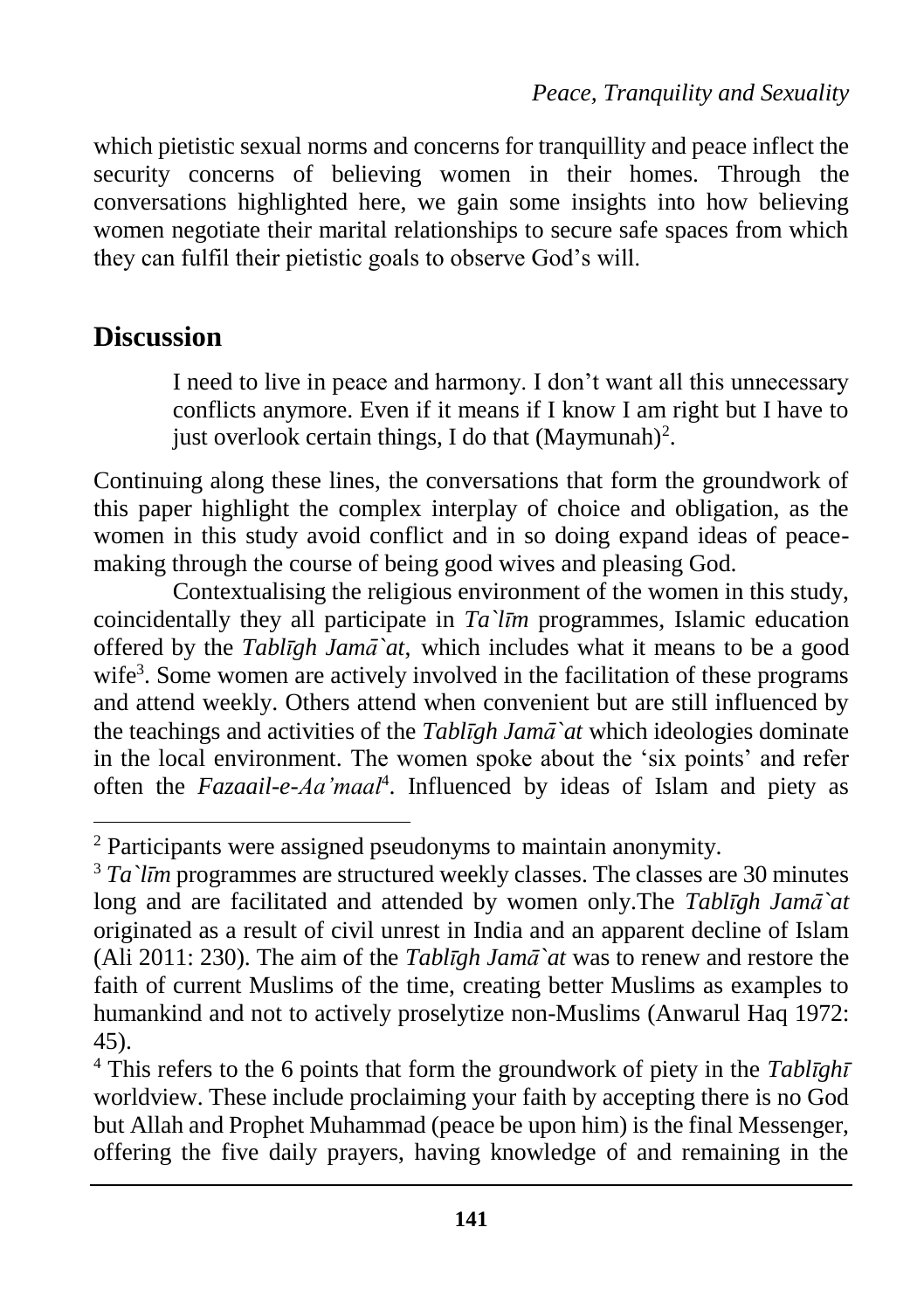$\overline{a}$ 

conceptualised by the *Tablīgh Jamā`at,* the women identified three ways in which they determined what makes a Muslim, namely, personal conduct, belief in one God and the Prophet Muhammad (peace be upon him), and pietistic practice<sup>5</sup>. Lifestyle, defined as good conduct, dominated the discussion and it was clear amongst all participants that, in as much as ritualistic practice is crucial to their identity as Muslims, it is equally important to embody a positive character; the notion of having a 'good character' and of being 'kind, compassionate and understanding' echoed throughout the conversations with each woman. This mirrors Mahmood's argument that cultivation of piety transcends religious observance via ritualistic acts and is equally dependent on consistently seeking to conduct yourself in a manner that befits the acquisition of good deeds (Mahmood 2005: 123-4). These women called these good deeds '*aa'mals*', a practice also prioritised by the *Tablīgh Jamā`at* (Ali 2011: 241,  $245)^6$ .

Reflecting some elements of what it means to be a good Muslim, in their understanding of the Islamic requirement of a good wife, the women prioritise two elements, namely, to serve and support one's husband and to emulate the Prophets' wives in character and conduct<sup>7</sup>. The women reported a good Muslim wife is one with whom her husband is pleased. They also

remembrance of God, maintaining respect for all Muslims (which can be extended to humankind), having good intentions and being sincere, and finally sacrificing free time in learning about religion and imparting knowledge learned (Anwarul Haq 1972: 143-47). The *Fazaail-e-Aa'maal* is the prescribed *Tablīghī* text for *Ta līm* programmes and a general resource (Ali 2011: 239).

<sup>5</sup> The belief in Allah as God and the subsequent belief in Muhammad (peace be upon him) as the final prophet is the universal understanding and belief amongst Muslims (Ali 2011: 231) and the participants confirm this is the generic definition and minimum requirement to identify yourself as a Muslim (Fatima 2011: 349).

<sup>&</sup>lt;sup>6</sup> This refers to the colloquial term for 'good deeds', including but not limited to good character and good conduct. Mahmood (2005: 124) makes reference to the proper Arabic term *'al-a'mal al- saliha'* which translates to good deeds.

<sup>7</sup> Muslims worldwide look to emulate figures from Islamic history as an essential component of conceptualising ideas of morality and piety (Deeb 2009: 242).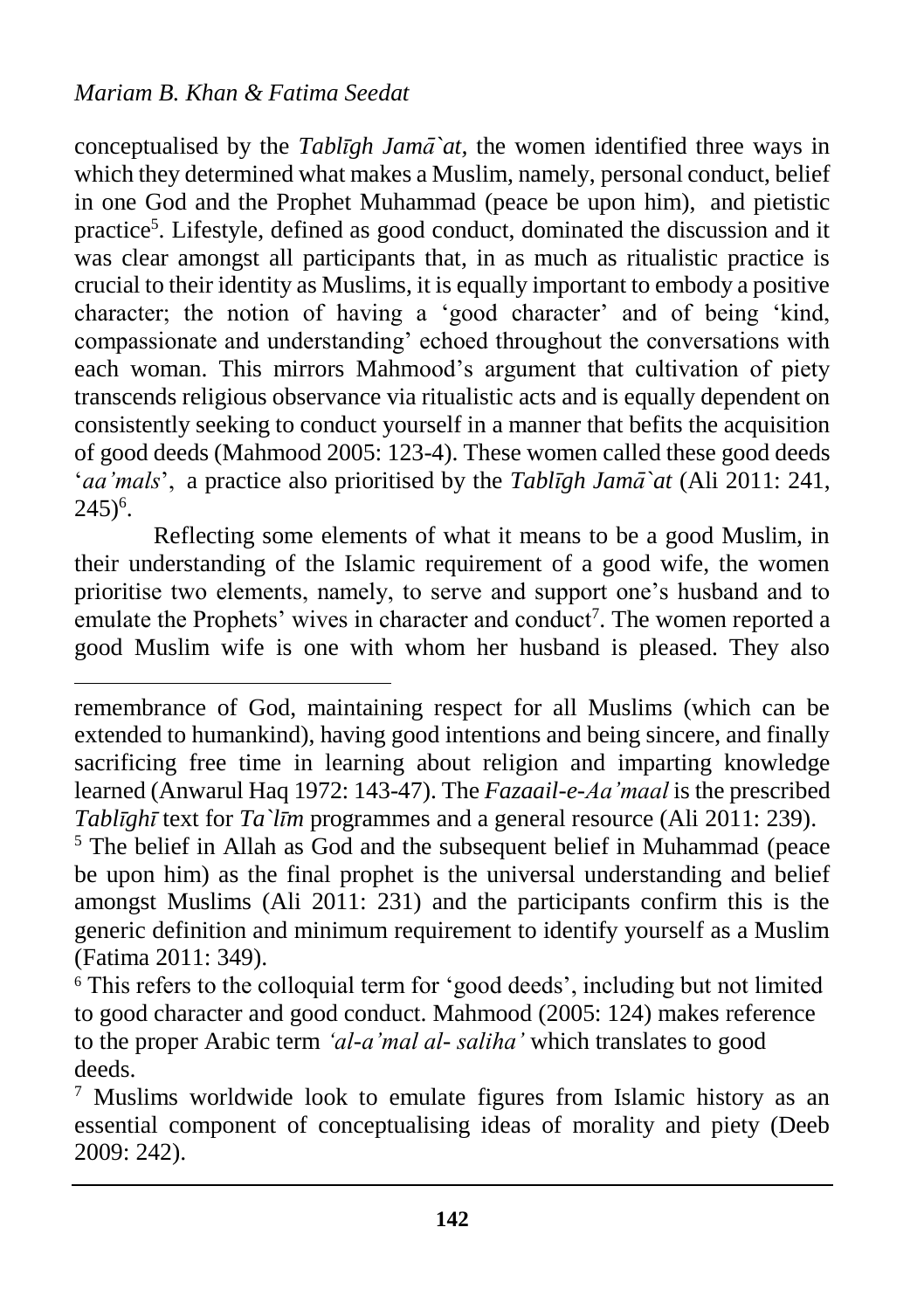reported being raised with ideas of a good wife as fulfilling the husband's sexual needs and being a homemaker<sup>8</sup>. The general consensus with regard to pleasing their husband revolved around sex and food<sup>9</sup>. Having just completed what is known as a one year 'survival skills course'<sup>10</sup> which focused on Muslim women's rights, when questioned on what makes a good Muslim wife, Juwairiyah said:

> In Islam it is to serve your husband. But ... a lot of culture and tradition has come into our lives. Islamically we shouldn't have to do house chores ... our husbands [are] supposed to provide everything for us. He's supposed to even give you food, have your food cooked if you can't cook and … he's supposed to organise help for you for the kids and … even if whatever little you have to do for your husband (referring to sexual responsiveness) you wouldn't squeal about it. If we really had our rights fulfilled as Muslim women our lives would be very different.

 $\overline{a}$ <sup>8</sup> This entails having regular meals prepared, the household chores complete and the children taken care of. For the purpose of this paper it is our conscious choice to focus on the sexual negotiations made by these women instead of those negotiations made with respect to homemaker responsibilities. We elaborate on this below.

<sup>9</sup> This reflects historical associations between what Al-Ghazālī calls '*the two appetites*' though he argues that the desires of the stomach and the genitals in excess leads to the destruction of man (humans) and deviation from the path to God; and he subsequently suggests exercising moderation in the indulgence of both (Al-Ghazālī 1992: 21). Consequently, further research noting and comparing what the women (and their husbands) consider is excessive in terms of sexual desire and or activity would prove useful to the discourse that advances sex as an act of worship. If excess sexual desire leads to the destruction of man (humans) and deviation from the path of God, would declining one's husband's advances still be considered as not observing the will of God?

<sup>&</sup>lt;sup>10</sup> The course the woman attended is referred to as a 'survival skills course' attended by local Muslim women to educate themselves about their Islamic rights as per the Qur'an.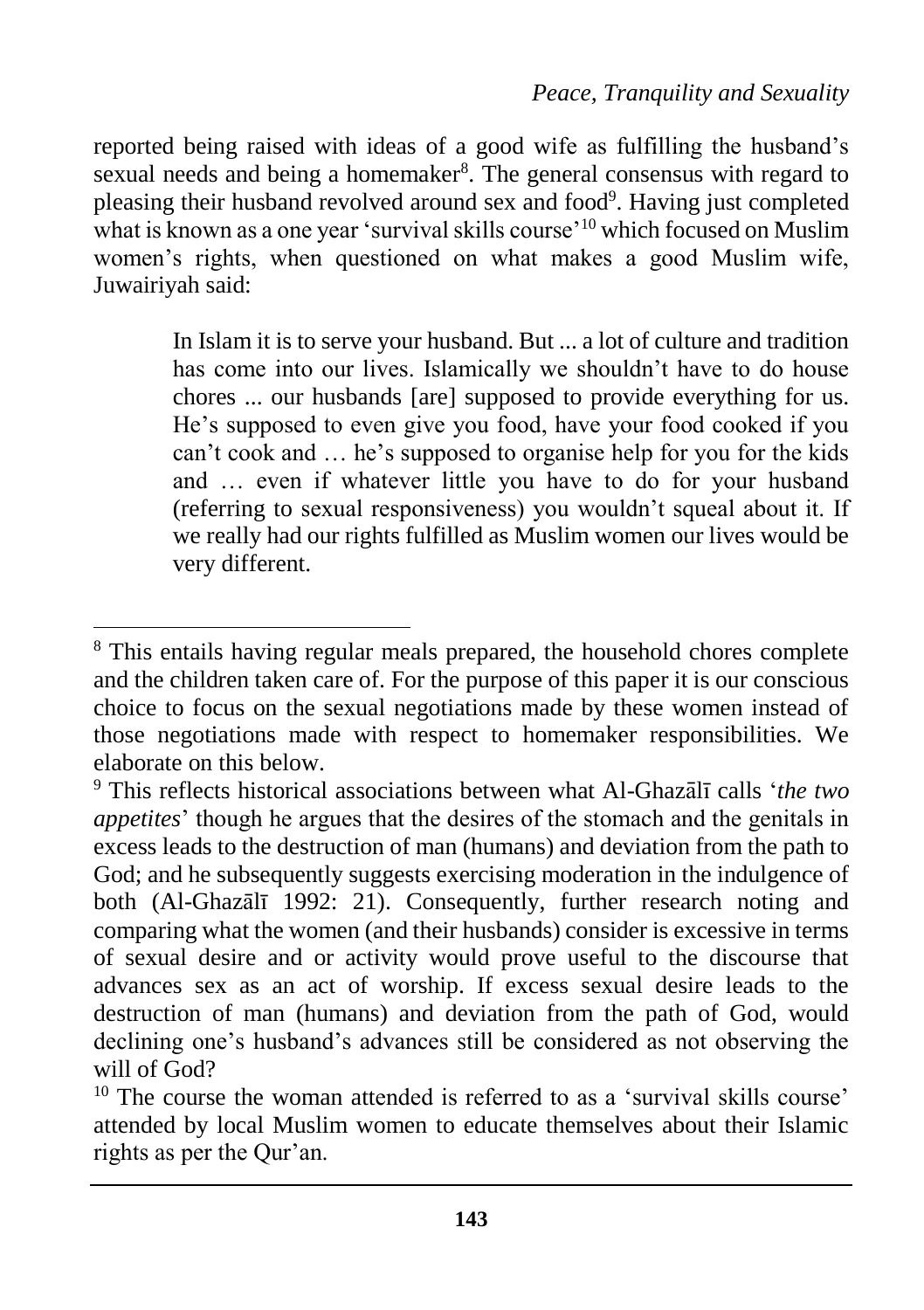$\overline{a}$ 

Whilst referring to homemaker duties as a pietistic requirement the women also explain it away as a cultural and not religious ideal; by challenging cultural norms they are able to regularly negotiate their positions as homemakers. Sexual availability however, which they explain is documented and emphasised repeatedly in Islamic legal texts as an obligation, we found, was less likely to be negotiated; the conditioning factor is for fear of displeasing God.

Juwairiyah's conversation reflects the difference between rights talk and obligation. She is clear that she has rights and the language of 'rights' is a recurring theme throughout the interviews. The women use rights to explain what is due to them and what is due to others from them. With respect to the rights between a husband and wife they indicate a sense of disappointment in not having their rights fulfilled and, as Juwairiyah laments above, had these rights been fulfilled she would do what she 'has to do' without 'squealing'. Juwairiyah associates her ability to happily fulfil her conjugal obligations to having her own rights fulfilled. This exchange is not unusual in marital negotiations. However, where women are expected and indeed feel compelled to maintain their obligations in the marriage without their rights being fulfilled, is our point of interest. Exploring the compromises the women make where they have knowledge of their Islamic rights, acknowledge these have not been fulfilled yet simultaneously display patience and accept their circumstances, we reflect on what Khadija learnt in the *Ta`līm* lessons she attends, namely:

> the sacrifices that the women made in Islam ... things were hard for them also … they were satisfied with whatever little they had … and generally being helpful to the menfolk in whichever way it was.

Despite the conviction that women have rights, finding resonance between her personal struggles and those of the early days of Islam, Khadija takes the women of the past as role models and therefore reasons that being a good Muslim women includes 'sacrifice', being 'satisfied with little' and 'being helpful to the menfolk in whichever way'. Her comment also reveals the influence the *Ta`līm* programmes have on these women, though it is important to note that this form of indoctrination is not limited to the *Tablīgh Jamā`at*<sup>11</sup> *.*

<sup>&</sup>lt;sup>11</sup> See Hoel and Shaikh (2013:80) where women in their Cape Town study are schooled in madrassah's and marriage classes to refrain from turning down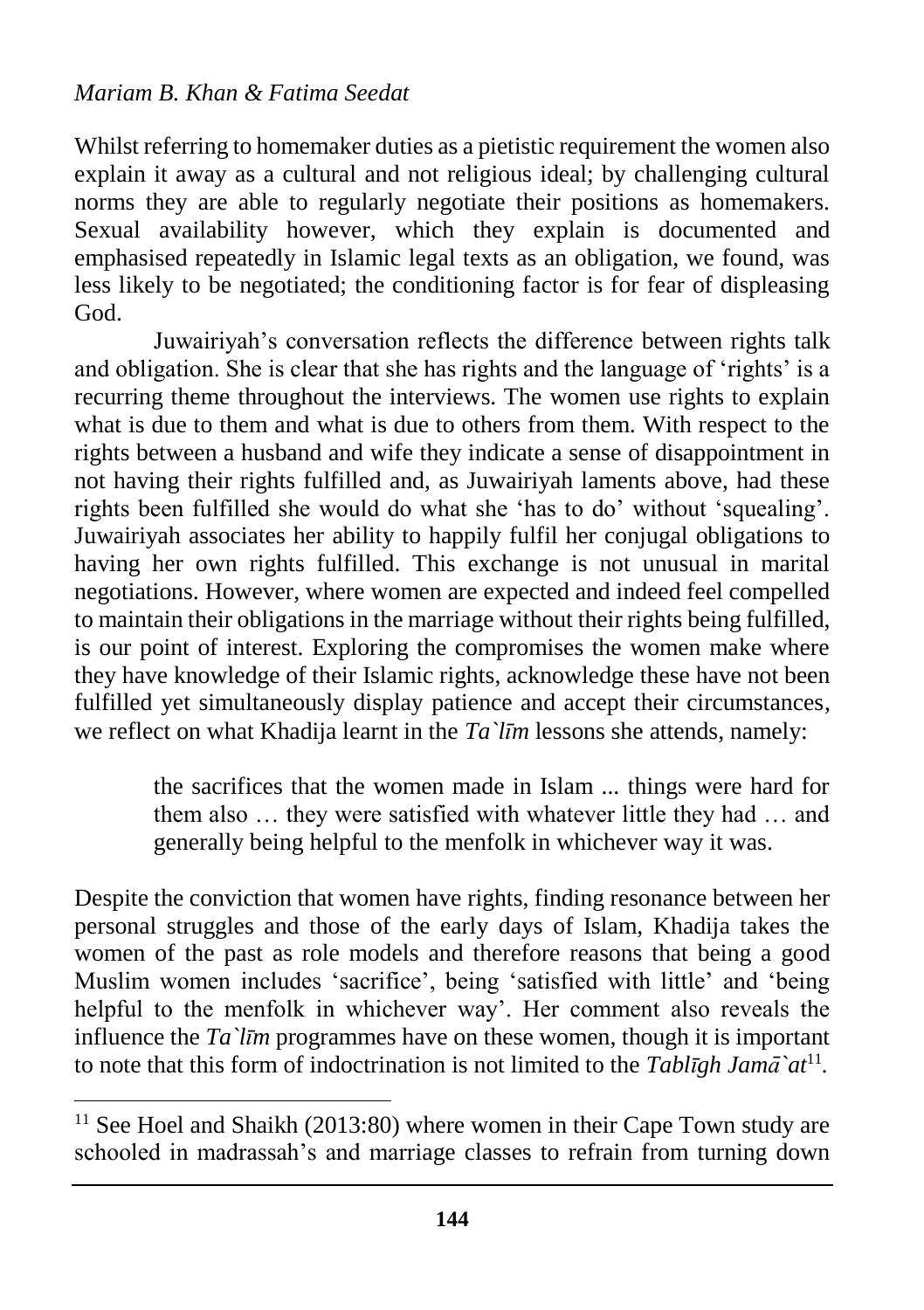Overt about the significance of pleasing your husband, Khadija said:

To please your husband is to please Allah and the curse is on a woman who is disobedient to her husband. And we read the *hadith*', we go for *Ta`līm*, the *hadith*' are all authentic hadith. So the *hadith* that we are reading, it's a lesson for us.

Khadija's reference here is to a commonly cited hadith, which brings a night full of curses (from the angels) upon a woman who does not respond to her husband's sexual approach<sup>12</sup>. The *ahadith* she refers to of the *Ta*'*līm* programmes appear to lend themselves to an interpretation which ensures that good wives are women who please their husbands, reinforcing essentialist gender roles. In their desire to please their husbands (thereby earning God's favour) most of the women feel compelled to meet their husband's requirements, regardless of their own desires.

Elaborating on the significance of pleasing her husband Zaynab said:

I think it's very important, especially in the bedroom (giggle) that's basically what our husbands need … I think that their perspective of it … Islamically it's not allowed (to say no). You should give it to him whether you're happy or not because at the end of the day he's gonna (*sic*) be happy with you and you gonna (*sic*) have a happy relationship .… I'm talking from my point of view because I know if I say no all the time, he becomes aggressive. He becomes angry. So, probably we just have to give in, whether we like it or not, just give in.

For Zaynab, sexual responsiveness in the absence of sexual desire is informed

 $\overline{a}$ 

their husband's sexual advances*.* The findings of this study regarding the understanding of Islamic teachings with respect to sexual access is supported by Hoel and Shaikh (2013) in their study of South African Muslim women.

 $12$  See for example, Al-Bukhārī ([1979] 1986) Chapter 86 reads as follows: 'If a woman spends the night deserting her husband's bed (without a reasonable cause) she is sinful'. Variant endings present as: '… the angels send their curses on her till morning'; '… the angels send their curses on her till she comes back (to her husband)'( (trans.) Al-Hilali and Khan, Volume V11, p. 93).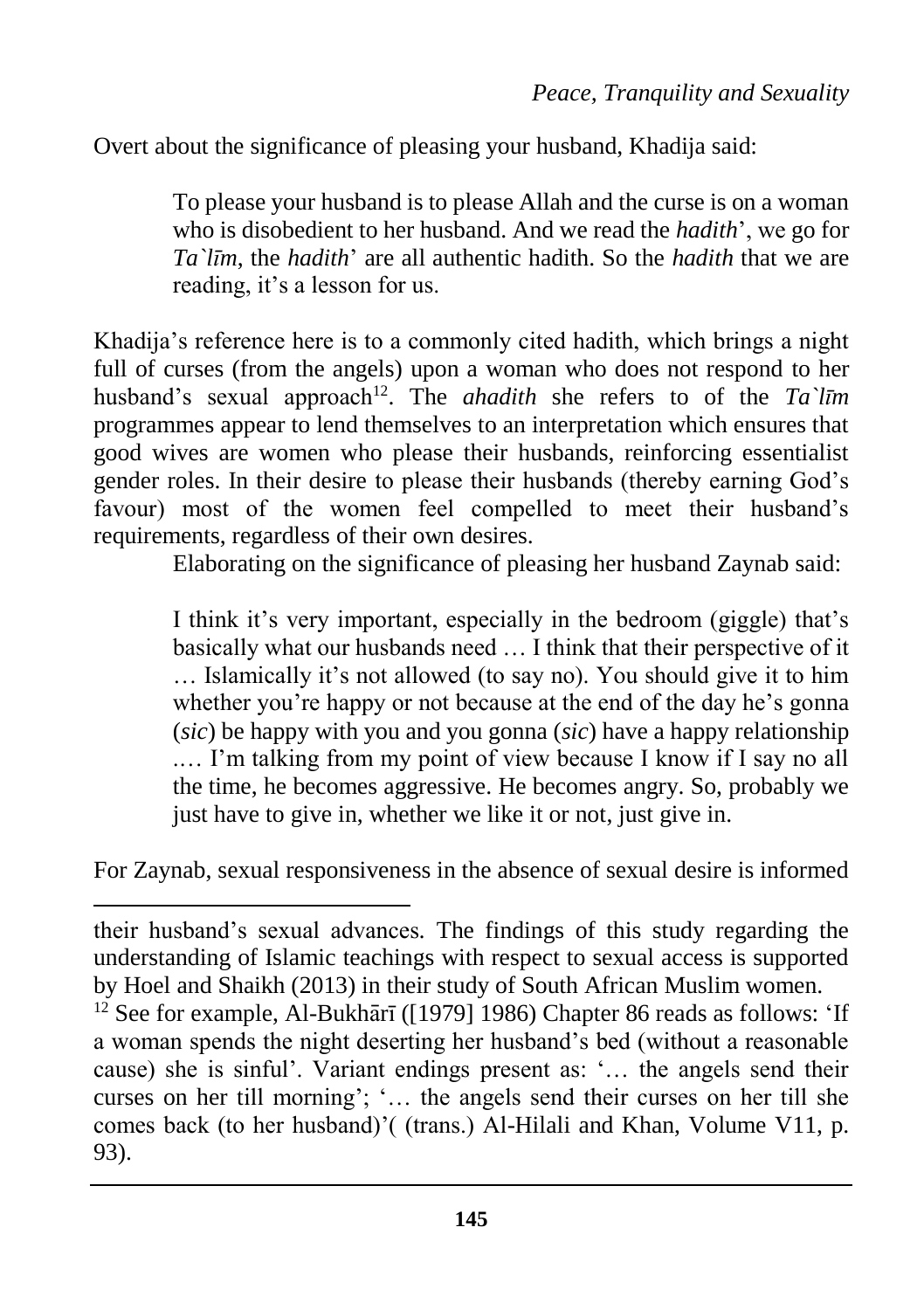$\overline{a}$ 

by the greater desire to maintain a 'happy relationship' or in other words she ensures a peaceful environment by avoiding conflict. Zaynab makes a choice to sacrifice her own 'happiness' by prioritising her husbands, which entails giving her husband what he 'needs'. Her approach is not unusual. Similarly, in a Ugandan study, a participant reported 'her ambivalence about having sex when she did not want it mixed with feelings of guilt about rejecting her husband' (Cash 2011: 33). In that study the need to cultivate inner peace through the dynamics of her relationship with her partner motivated her rationalisations between consensual or negotiated sex and forced sex, which she further differentiated from rape by reminding herself that the coercive party is her spouse and not a stranger (Cash 2011: 30).

Khadija's understanding of sexual availability as obligatory (it is not allowed to say no) reflects a complex interplay of choice and obligation in her path to God:

> Sometimes I'm not in the mood, honestly. But he'll [quote] the *hadith* … That's the rights of the husband over the wife.

Whilst her husband may not be demanding sexual access through a physical threat, his approach uses a religious teaching as a form of intimidation and emotional threat. Khadija's husband plays upon her pietistic aspirations and through the *hadith* he reminds her that not meeting his sexual need threatens her own spirituality. Other research has conceptualised this threat in psychological terms<sup>13</sup>. In addition, may we also read this in spiritual terms as a spiritual threat? Khadija's husband's reminder is intended to place Khadija's sexuality to the background and to bring her piety into focus. The effect is to make Khadija's piety dependant on sublimating her sexuality, and thus achieve the pietistic goal of pleasing her husband, and her goal of living 'Islamically'. On engaging in sexual intimacy despite lack of personal interest, Khadija said:

> If I say no, he becomes aggressive, angry. It's just gonna (*sic*) cause unnecessary problems, it's just gonna (*sic)* make everybody miserable … it's not a happy environment so [we] probably just have to give in, whether we like it or not. Not everyone is like this … That's the way I

<sup>&</sup>lt;sup>13</sup> Hoel and Shaikh (2013: 76-77) note the 'psychological pressure on women to be sexually responsive'.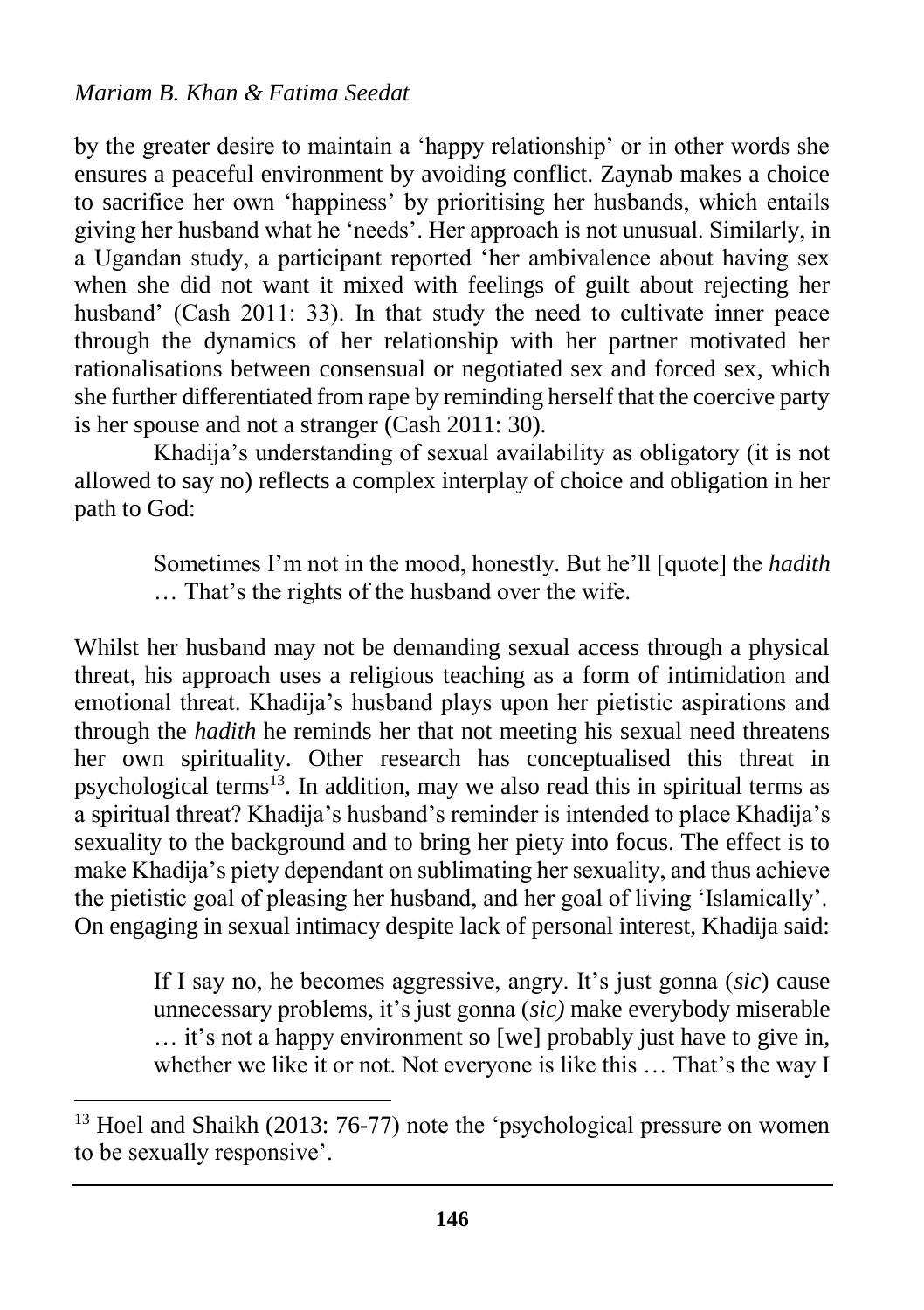am … Maybe because I'm not brave enough … I'm fine with the way I am. It doesn't really affect me [to the point] where my marriage is such a problem that I can't live in my marriage. It's like more an acceptance now. That's part of my life. I can sing and knock my head, what I want is not gonna *(sic)* happen so [I] might as well just get over with it. And *shukr* [thankfully], I manage. It's not like I can't manage at all or it's hampering me or my health in any way.

Khadija's 'acceptance' is informed by her desire to avoid conflict thereby maintaining a peaceful or a 'happy environment'. Her reasons for acquiescing include avoiding misery and avoiding angering her husband, as she explains, she is 'not brave enough' to do otherwise.

Her argument that it does not affect her health begs the question: if she considered her health to be at risk, would she leave? Whether she is referring to physical or mental/emotional health, sexuality is a major determinant of women's mental health (Kadri, Berrada, McHichi Alami, Manoudi, Rachidi, Maftouh & Halbreich 2007: 199). Furthermore, mental health is impacted by gender related differences (World Health Organisation 1998: 6; Douki, Zineb, Nacef & Halbreich 2007: 178). Referring to the consistent barrage of patriarchal messages that lead women to question their capacity to function as individuals, Walters argues that not only does sexuality influence the manner in which women perceive themselves and other women, it also affects a women's psychological and intellectual health (Walters 1990: 17-18).

On the ethics of consent and obligation in terms of the connections between women's sexuality and mental health, alongside other studies on the diverse factors affecting sexuality, this confirms the call for a multidisciplinary approach to women's healthcare (Kadri *et al.* 2007: 199). As an example, oral contraceptives may produce negative effects such as changes in mood and libido and even vaginal dryness in some women (Gibbon 2005: 220). Any one or all of these side effects may result in a woman declining her husband's advances. A woman who is unaware of the possible side effects of oral contraception may also be unaware that her decrease in libido has a pharmacological aetiology. A further finding of this study indicated that at some point in their marriages, mostly in the early years when many couples are often more sexually active, the women all used oral contraception. Connecting the impulse to acquiesce to a husbands sexual needs, the moral sanction or that it is considered 'Islamically' unacceptable to say no, and the pharmacological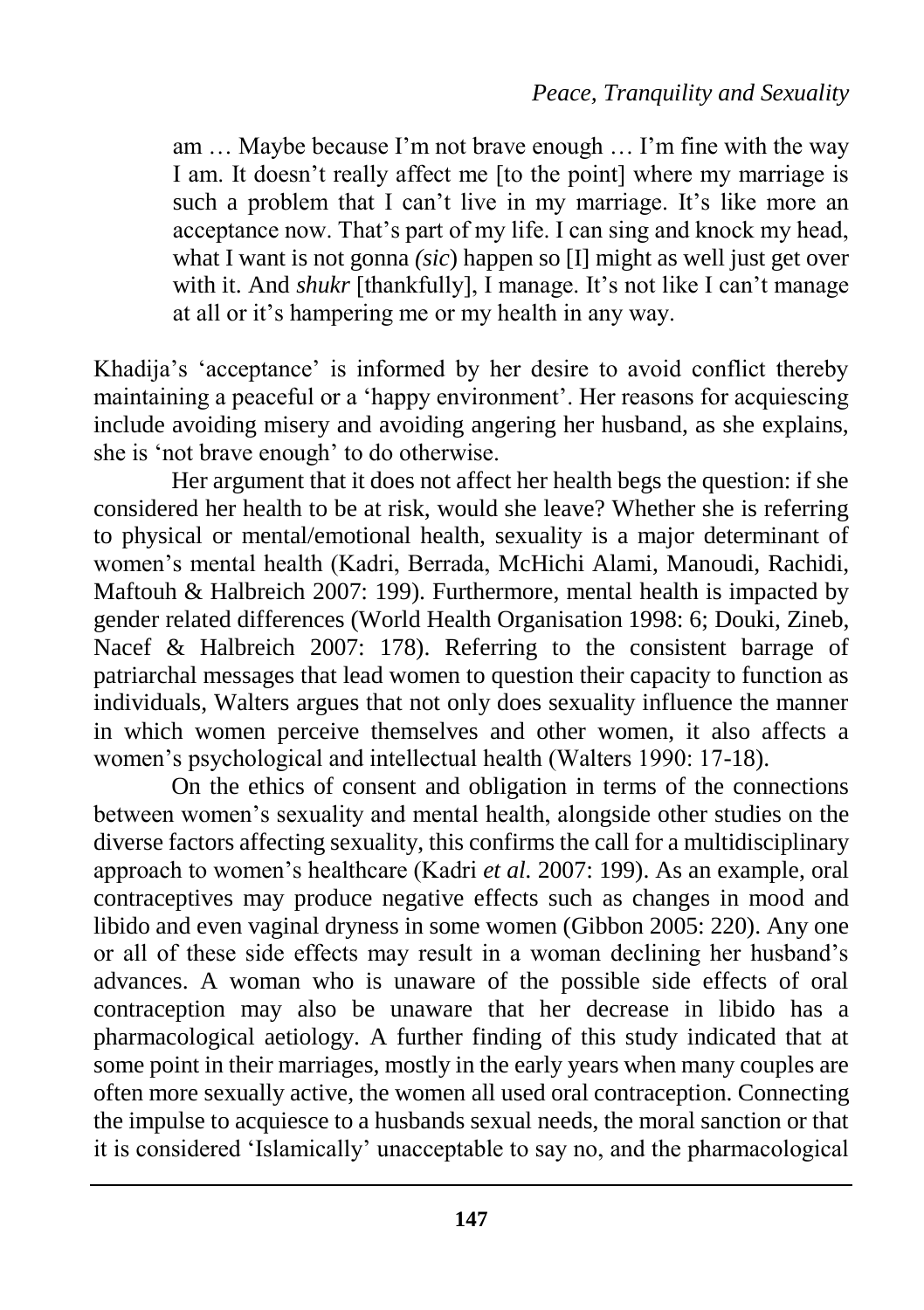$\overline{a}$ 

impacts of oral contraception on libido and genital physiology, makes evident a rather complex association of factors at play in women's sexual negotiations. Under these circumstances, what might be considered a legitimate reason for saying no?

Remaining sexually available to their husband was one of the ways in which women maintained peace. The second way in which this happened was by accepting that their husbands have the prerogative to affect their lives in ways with which they may not agree. At the heart of all these negotiations lies their pietistic concern to observe God's will and their desire to achieve Heaven. Women explained their acquiescence when faced with the threat of polygyny $14$ . As Aisha explains:

> I mean if my husband decides to have another wife I can't stop him because that's the right, that's his right and that's what God said, that you can have up to four wives but you have to use your discretion, you have to like treat all of them equally... because I am a Muslim ... whatever my Allah says … I mean if you ask any woman 'would you be happy if your husband takes another wife?' She'll say 'No, definitely not', but because my Allah has dictated that I will not go against that. If that's what my husband wants I'll say 'yes, God says you can. It's allowed in the religion'. And I feel in that way instead of having these extra marital affairs that are going out in the West it'll save us from so much of all those diseases being brought home you know. So there are four wives or whatever, you know you're doing your thing and it's just these four wives you know and if God allows it why not?

Aisha tries to rationalise the idea of polygyny whilst having personal conflicts about possibly 'sharing' her husband with three other women. She accepts the possibility of a polygynous marriage because she accepts that it has religious sanction. Her choice to be submissive to this possibility arises from a fear of infidelity which may be quite damaging to the psychological wellbeing of an individual, woman or man, as it triggers feelings of personal inadequacy to meet the needs of the opposite partner (Cash 2011: 31-32). She also comforts

<sup>&</sup>lt;sup>14</sup> See for example Khan (2016: 3-4) where this is a serious concern in Egypt and Nigeria.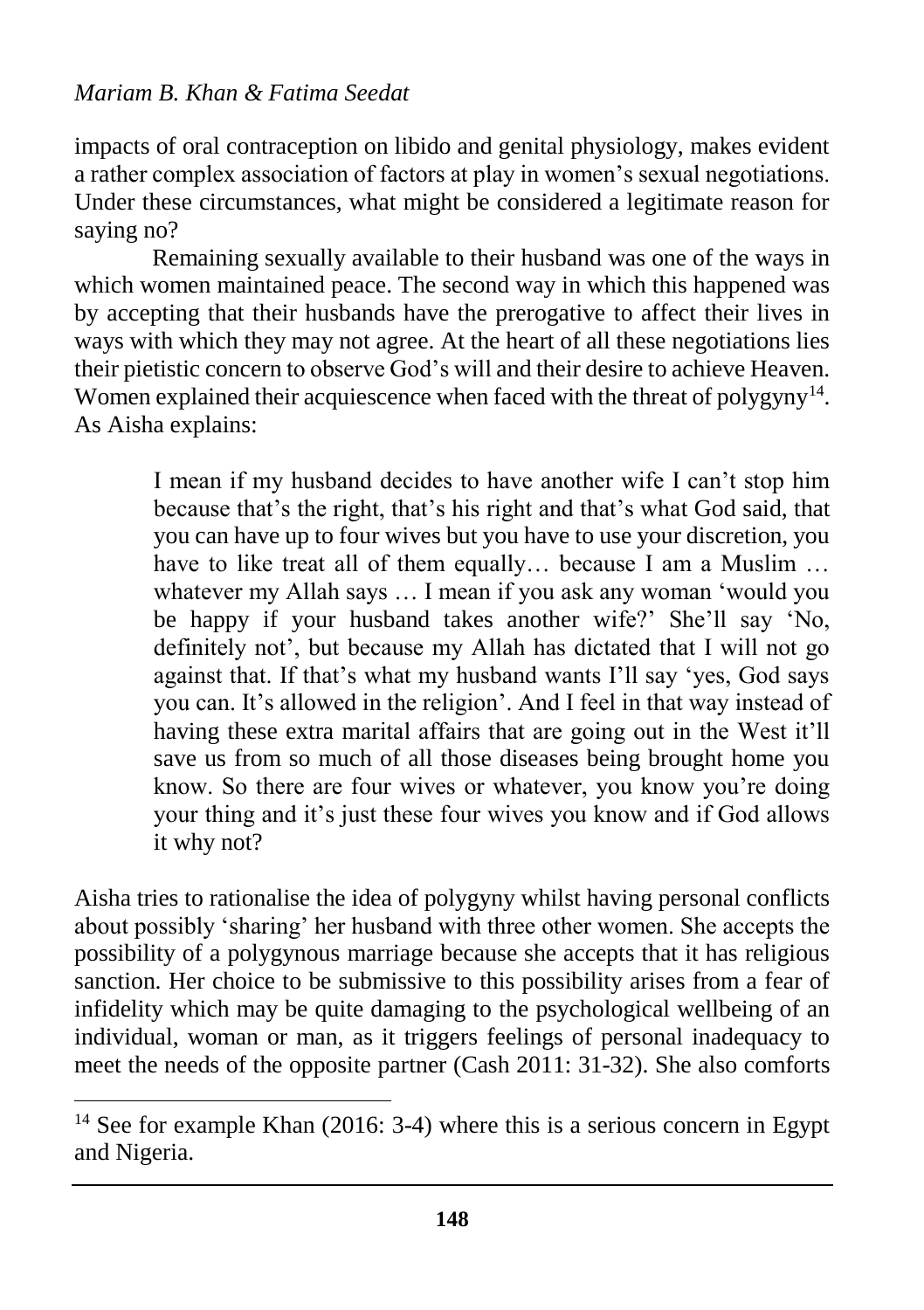herself by saying it is a protective measure from sexually transmitted diseases but reveals her bias when she limits sexually transmitted disease to the West. Evidently, Aisha is aware that her status of only wife is precarious; she may be joined at any time by other wives.

Vulnerability created by, amongst other factors, a lack of financial independence, the threat of polygyny and religious socialization that promotes wives in the role of service and support to their husbands, suggests that Muslim wives may be relinquishing their sexual agency by choosing to 'overlook certain things', whilst remaining convinced of their own decisions. Recalling Maymunah's earlier words sums up a number of women's responses to the choice between conflict and peace:

> At that young age I went through so much. Now I am mature. I am at this age where there should be things for myself and I need that peace at home because I need to live in peace and harmony. I don't want all this unnecessary conflicts anymore. Even if it means if I know I am right but I have to just overlook certain things, I do that.

Overlooking what she knows to be wrong, does not detract from Maymunah's knowledge that she is right. It can be read as exercising a different form of agency, one that avoids conflict and prioritises 'peace and harmony'. The conversations indicated that care for maintaining peace in the home played a significant role in determining these choices.

Alongside the desire for peace and harmony in their homes, a pervasive theme through all interviews was the desire to achieve Heaven. Heaven in the afterlife is a pietistic aspiration that is not equated to the desire for death but is the motivating factor to acquire more good deeds (Deeb 2009: 251).

The pietistic aspiration of acquiring Heaven is reflected in Khadija's statement:

> Successful is the person who gains entry into Jannah and [the] only way you can see this is to do the right things. If a husband is pleased with his wife when she dies, she goes direct to Jannah. Who doesn't want that? … One time he was very pleased with me and he said 'I'm happy with you' and he thanked me. I said, 'I can die because you [are] pleased with me, I can die now. That's what I live for, is for the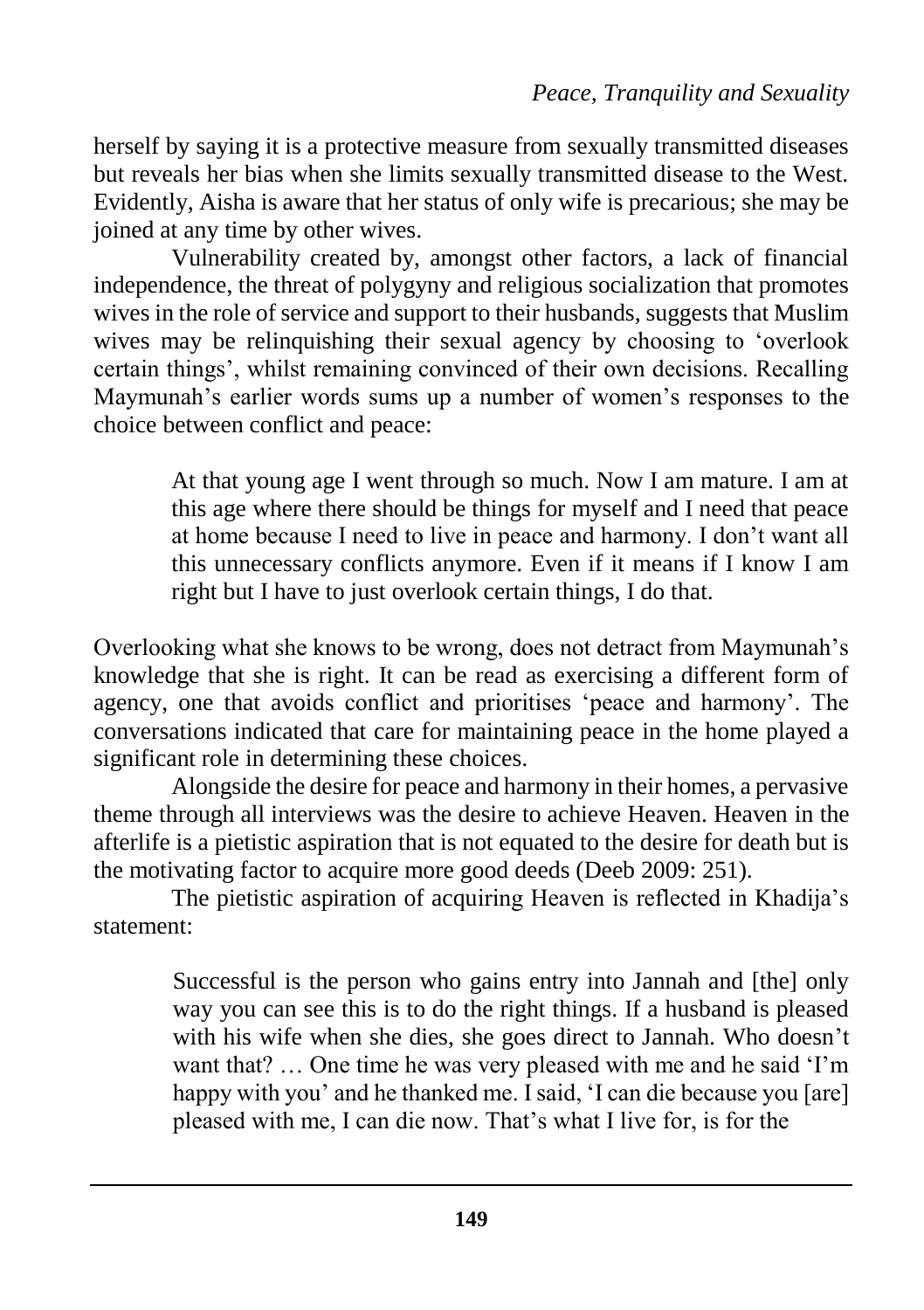*Aakhirah*<sup>15</sup> *.*

 $\overline{a}$ 

Her emphasis is on the need to do that which is right and she links doing what is right with pleasing her husband. Her excitement at the possibility of achieving her goal in the hereafter originates in her belief that her husband's happiness also ensures her access to her goal.

If a good wife is one who does that which is right by meeting all of her husband's sexual needs, would a good husband then be one who prioritises the need for peace and tranquillity in the home over the need for sexual gratification every time he is aroused? Hafsah's comment below explains who she considers a good man:

> To be a good Muslim wife … there's these conditions that if you abide to, then you are guaranteed Heaven… I read it all the time … I think if a man expects you to be intimate when you're upset, he's not much of a man.

Hafsah acknowledges that her sexuality is conditioned by her husband's needs, but also argues against a form of masculinity that presumes male sexual entitlement.

The idea that '*sex is a need which has to be satisfied'* encourages a sense of male entitlement and the idea that men are '*not able to abstain from sexual activity*' (Kadri *et al.* 2007: 200-201). The inferences that can be drawn from this are that men's behaviours are involuntary, they have no control over their desires and every sexual urge must manifest in penetrative sexual gratification.

Popular teachings that stipulate extra-marital sex as a great sin, accompanied by cultural understandings of male sexuality as rampant or uncontrollable, may validate the use of coercion in sexual relations; husbands may claim it prevents them from sinning outside the marriage. This is contrary to the ideas of 'common good and human welfare' which scholars apply in understanding the objectives of Islamic law (Masud 2013: 37). This also allows men to abdicate responsibility for their sexual control and place the responsibility of men's morality on the conscience of women.

<sup>&</sup>lt;sup>15</sup> Aakhirah refers to the Hereafter or the afterlife and in this context is specific to Heaven.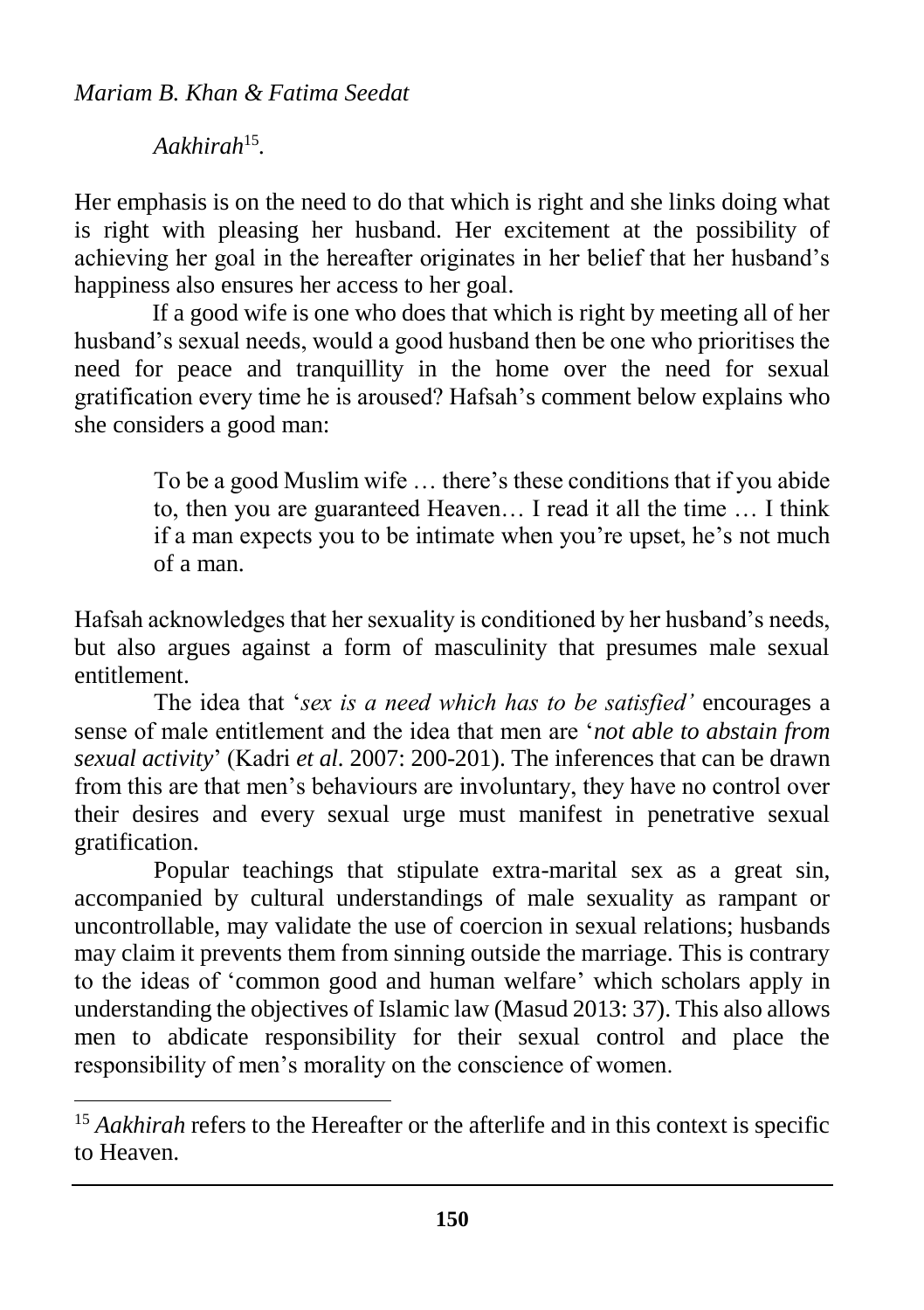Contemporary Muslim authorities also cite historical legal sources to maintain a differential understanding of male and female sexuality based on what they analyse as 'the inherent temperamental, physical and emotional differences between the sexes' (al-Kawthari 2008: 13).<sup>16</sup> These differences match the legal differences between husbands and wives, as al-Kawthari's explains, while a 'husband can demand sex' and 'the wife must consent', unless she has a 'genuine physical excuse of Sharī*`*a-countenanced impediment', the wife cannot make a similar demand if the couple has had sex 'at least once since being married' (al-Kawthari 2008: 13). Nonetheless,

> a man is entitled to have sex with his wife whenever he is desirous of it and it is her religious duty to make herself available to him. Failing to do so without a valid excuse is a major sin, and this is emphasised in many *hadiths* (al-Kawthari 2008: 13)

The *hadith* that follows al-Kawthari's analysis is the same *hadith* the women refer to in their conversations (see note 14), where angels curse the woman who refuses her husbands bed. However, al-Kawthari also explains that while the law may be clear, 'seeking one's rights through demands, force and argumentation contradicts the spirit of marriage', accordingly, marital rights must be understood against other *hadith* that prioritise good character with one's spouse (al-Kawthari 2008: 13).

This is not an unusual sentiment amongst religious scholars. In an Indonesian study, a religious scholar is quoted to have said, 'submission is not appropriate in all circumstances, especially in things that go against religion' (Aisyah & Parker 2014: 212). Aisyah and Parker interpret this to indicate that 'men do not have absolute rights or power over women' thereby negating the need for unconditional submission (Aisyah & Parker 2014: 212). In support of this view, Shaikh ibn Uthaimin's *fatwa*<sup>17</sup> regarding the sinfulness of a woman who does not prioritise her husband's sexual access is as follows:

 $\overline{a}$ 

<sup>16</sup> Al-Kawthari (2008: 13) relies here on Ibn Abidin's (d. 1252/1836) *Radd al-Muhtār* which is a commentary on Aala-al-Din's al-Haskafi's (d. 1070/1660) *Durr al-Mukhtār*, namely 3:4.

<sup>&</sup>lt;sup>17</sup> A *fatwa* is a response from a qualified Muslim jurist, to a legal question (Brockopp 2008: 5). In this case the jurist is a Member of the Senior Scholars Committee of the Kingdom of Saudi Arabia.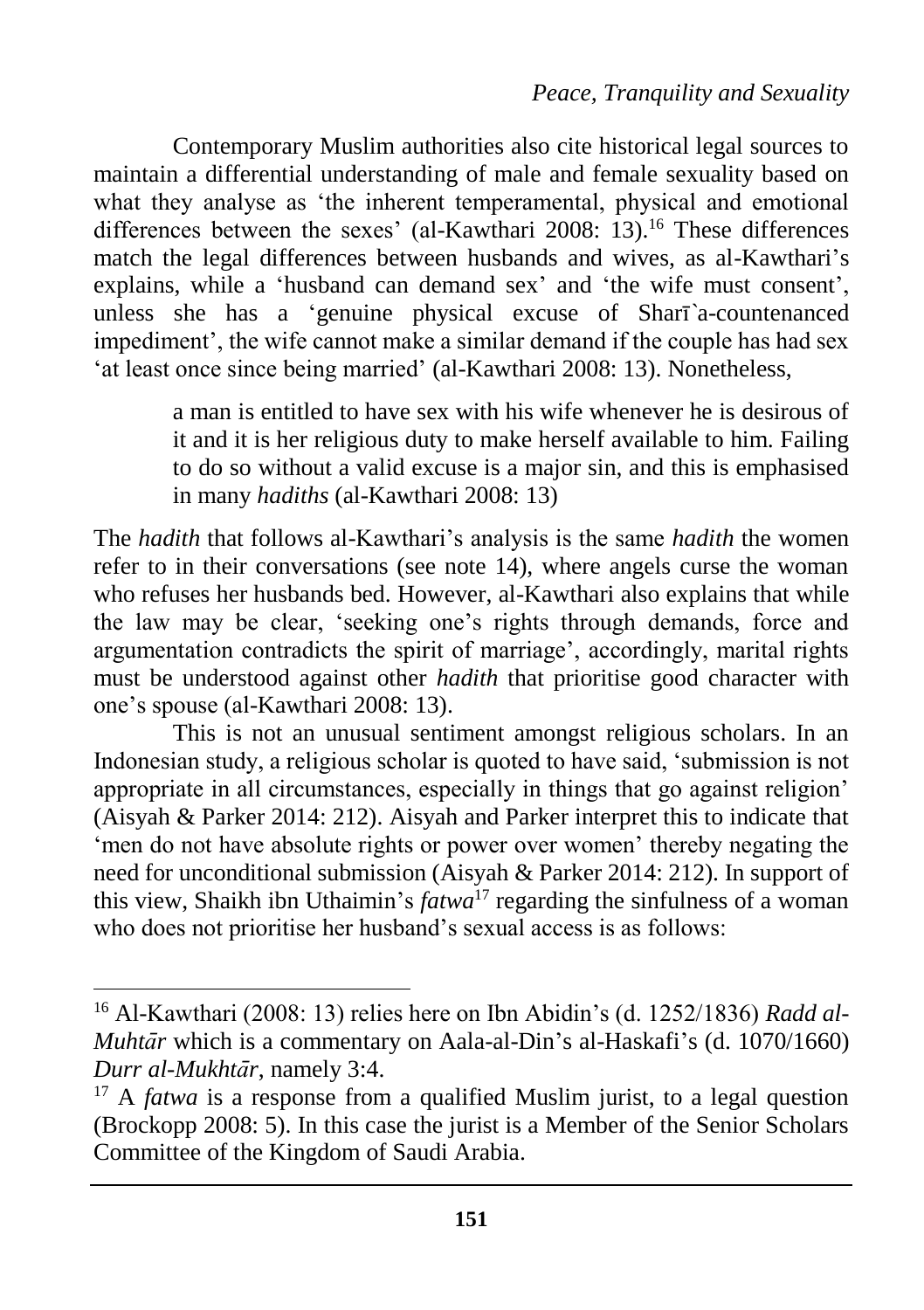$\overline{\phantom{a}}$ 

It is obligatory upon the wife to respond to her husband if he calls her to his bed. However, if she is psychologically ill and is not able to actively respond to his call or if she has a physical illness, then in such cases it is not allowed for the husband to call upon her. This is because the Prophet (peace be upon him) said, 'There is to be no harm done or reciprocation of harm'.<sup>18</sup>

He should either refrain or enjoy her company in such a way that does not harm her (Al-Musnad 1996: 220).

The above *fatwa* while confirming the tradition that obligates women to sexual availability allows for a nuanced reading of the *hadith*. In the context of moral consciousness and the presumed tranquil domain of marriage, it demands men condition the dominant 'male right and female duty' discourse of sexuality that pervades Islamic legal texts (Ali 2006: 13). It also emphasises the psychological wellbeing of a believer whose health must be considered in holistic terms. Ideally this is a rather progressive approach. However, we are reminded of the stigma attached to people with diagnosed or suspected mental illness (Corrigan 2004: 614). Diagnosis or identification of psychological strain of any aetiology may actually be problematic for women. It would not only render more women ineffective as a result of emotional or psychological weakness or instability but it would also increase vulnerability by opening spaces for the much dreaded polygyny. However, the *fatwa's* reference to nonharmful ways of enjoying a wife's company opens the possibility for an approach to sex and sexuality discourse that is more inclusive of other, meaning non-penetrative, means of sexual gratification.

Both al-Kawthari and ibn Uthaimin produce an analysis that straddles the spaces between law and ethics. Al-Kawthari refers to 'the spirit of marriage' and ibn Uthaimin's caution against doing harm draws on the legal maxim<sup>19</sup> 'there is to be no harm done or reciprocation of harm'. This legal maxim is part of a broader list of maxims that guide the production and application of Islamic law, amongst them the consensus on the objectives of Islamic jurisprudence, interpreted through ideas of 'common good and human

<sup>&</sup>lt;sup>18</sup> Recorded by Ahmad, Malik and ibn Majah. Al-Albani has graded it Sahih, (Sahih al-Jami Volume 2: 1249).

<sup>&</sup>lt;sup>19</sup> For example, see the book of 'Legal Maxims of Islamic Jurisprudence' that is studied at the Islamic University of North America (Mishkah 2013).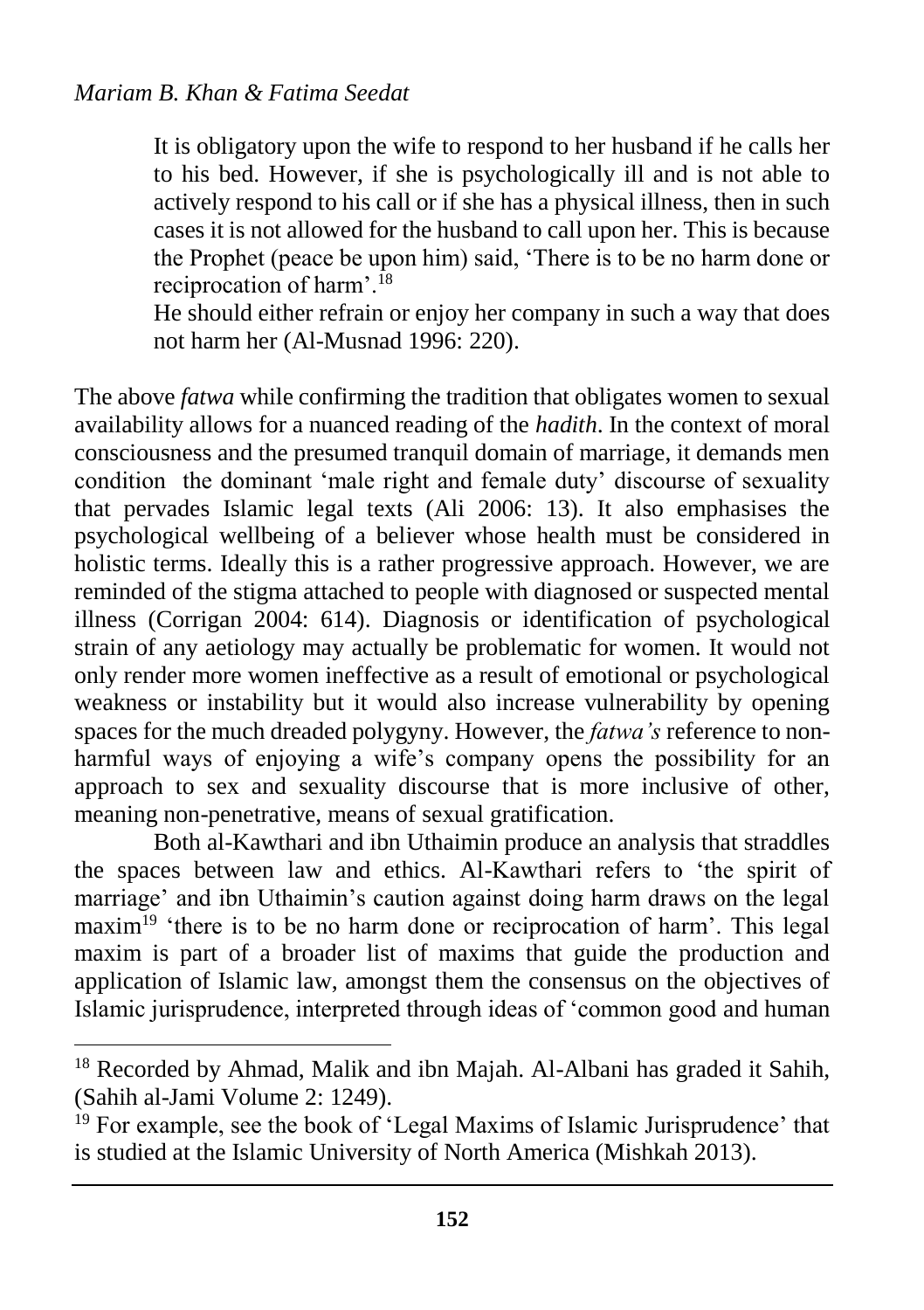welfare' (Masud 2013: 37). Between al-Kawthari and ibn Uthaimin, there is a suggestion that there may be room to explore an ethics of sexuality that is inclusive of the spirit of marriage and the avoidance of harm. For the interests of the women in this study, to what degree can this approach override the approach they currently use; to what extent can women call on the spirit of marriage and the avoidance of harm to say no to sex when they are not desirous?

The women speak in an idiom of piety in the path of Allah (Ali 2011: 226) for Muslims generally so as to include 'good character, kindness and compassion'. In a marital relationship, the character of a good wife also includes 'good character, kindness and compassion' but our analysis indicates that this is further measured by their readiness to be sexually available. While it may be that a good man does not demand sex when his wife is upset, it appears that a good wife also does not refuse a husband only because she has no similar desire at the time.

While some feminist scholarship has dismissed women's pietistic efforts as involuntary and puppeteered by patriarchal teachings or androcentric religious contexts which strip them of agency, others have argued that the global increase in models of pietistic femininity through the '*conscious and deliberate*' choice to adhere to the tenets of Islam, has the potential to subvert discourses centred on a binary of subservience and resistance (Mahmood 2005; Tong & Turner 2008: 43; Jacobsen 2011: 66; Rozario 2011: 285;). Mahmood's agential interpretation of the same revivalism also offers an alternative reading of the pietistic motivations that inform the sexual negotiations of Muslim wives concerned with pleasing their husbands, maintaining a peaceful home and the final goal of securing a place in Heaven.

Our analysis indicates that peace in the home and, more so, personal peace of mind is paramount to the women in this study. Our concern though remains in the maintenance of the status quo through such forms of agency. What are the broader implications of avoiding conflict by suppressing their dissatisfaction? The gendered power relations entailed in being a stay-at-home wife produce financial vulnerability and dependence to the extent that to remain in such situations may be the only choice. Given how expressive agency is not an uncommon trigger for domestic violence (Aisyah & Parker 2014: 206), the added fear for physical manifestations of aggression may also be what prompts women to avoid the conflict of verbal negotiation in certain cercumstance?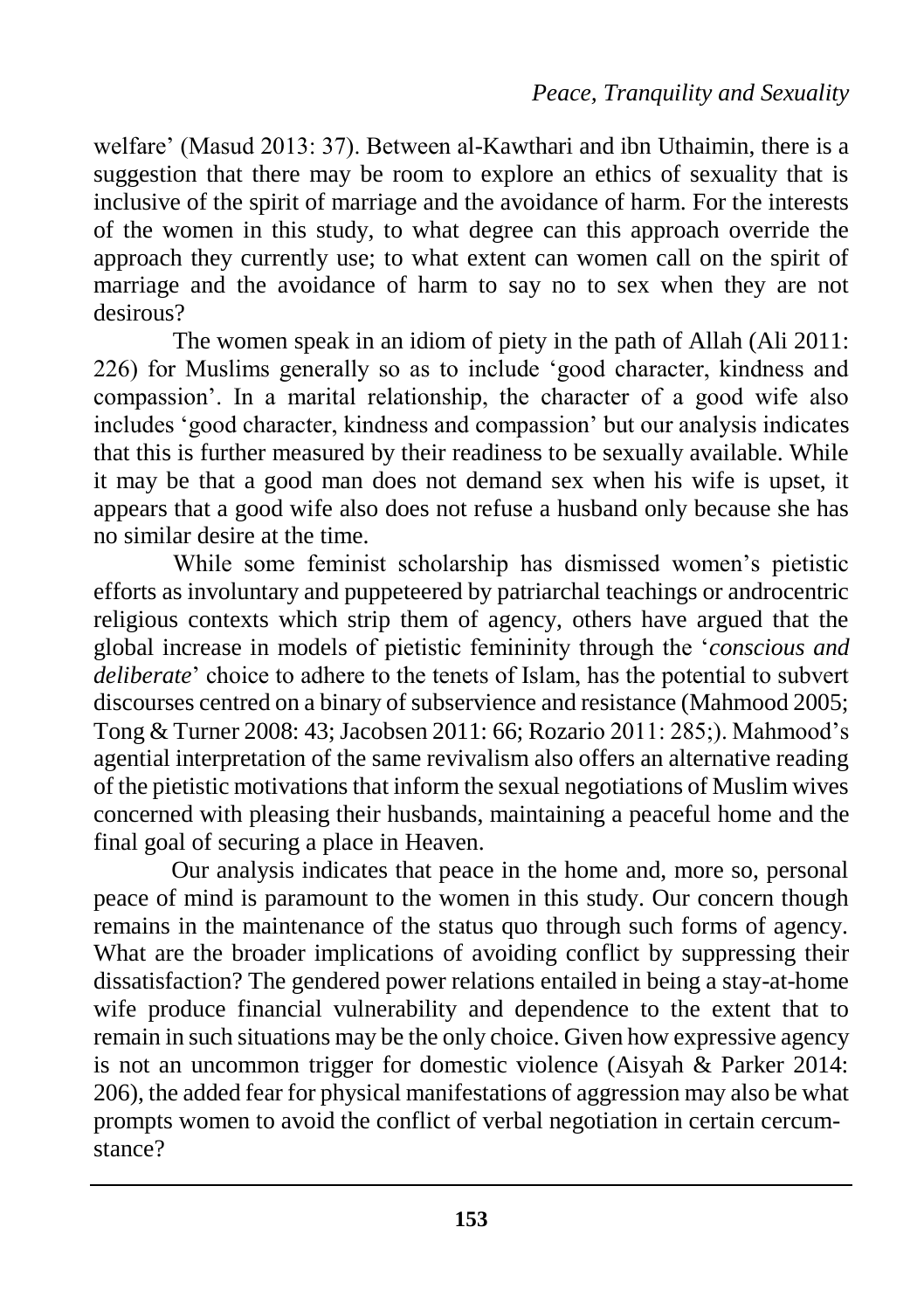Despite personal beliefs otherwise, the women accept it is their obligation to please their husbands and this allows them to also please God. Whether they see it taking a toll on them physically, mentally and emotionally, they see it as compromise or the fulfilment of an obligation, it is a means of cultivating themselves to exercise virtues such as patience, and in the process becoming better Muslims. This is in keeping with Mahmood's analysis of pietistic self-formation in the women's mosque movement in Egypt (Mahmood 2005). Mahmood's analysis challenges our understanding of pietistic agency illustrating how women use their piety for self-making and autonomy (Mahmood 2005: 175), which our analysis verifies; here agency manifests in upholding expected religious norms (Aslam 2010: 422-423). In this pietistic context, it would be apt to define agency thus:

> *not as the freedom to do what she wanted but the freedom to do what was right, where what was right for her was the voice of God* (Mack 2003 cited in Aslam 2010: 422-23).

The sexual choices of Muslim wives in this study make us aware of the operations of the agency of women who submit to sex irrespective of desire, as a measure of their faith and a means of cultivating piety. With the intricate connections between sexuality and women's mental health, what are the implications of submitting to a husband's needs at the expense of one's personal desires or lack thereof? Reasonable cause, as is evident in the *fatwa*  above, includes mental health. Considering medical textbook records of the multitude of factors that affect libido (Beers, Porter, Jones, Kaplan & Berkwits 2006: 2099), possible further study would be to understand what these women consider to be valid reasons to say no.

Further, can sexual sublimation with potential impact on physical, emotional, and psychological health of a believing woman be considered an act of piety? Contextualising Aisyah and Parker's (2014: 212) argument for resistance to acts of violence, if sexual coercion through spiritual threat was to be considered an act that violates the peaceful ethos of an Islamic home and the peace-building nature of Islamic teachings, could 'resistant' agency in this context be understood as upholding expected religious norms and hence, also a form of piety?

Reflecting the interplay of choice and obligation, Juwairiyah said: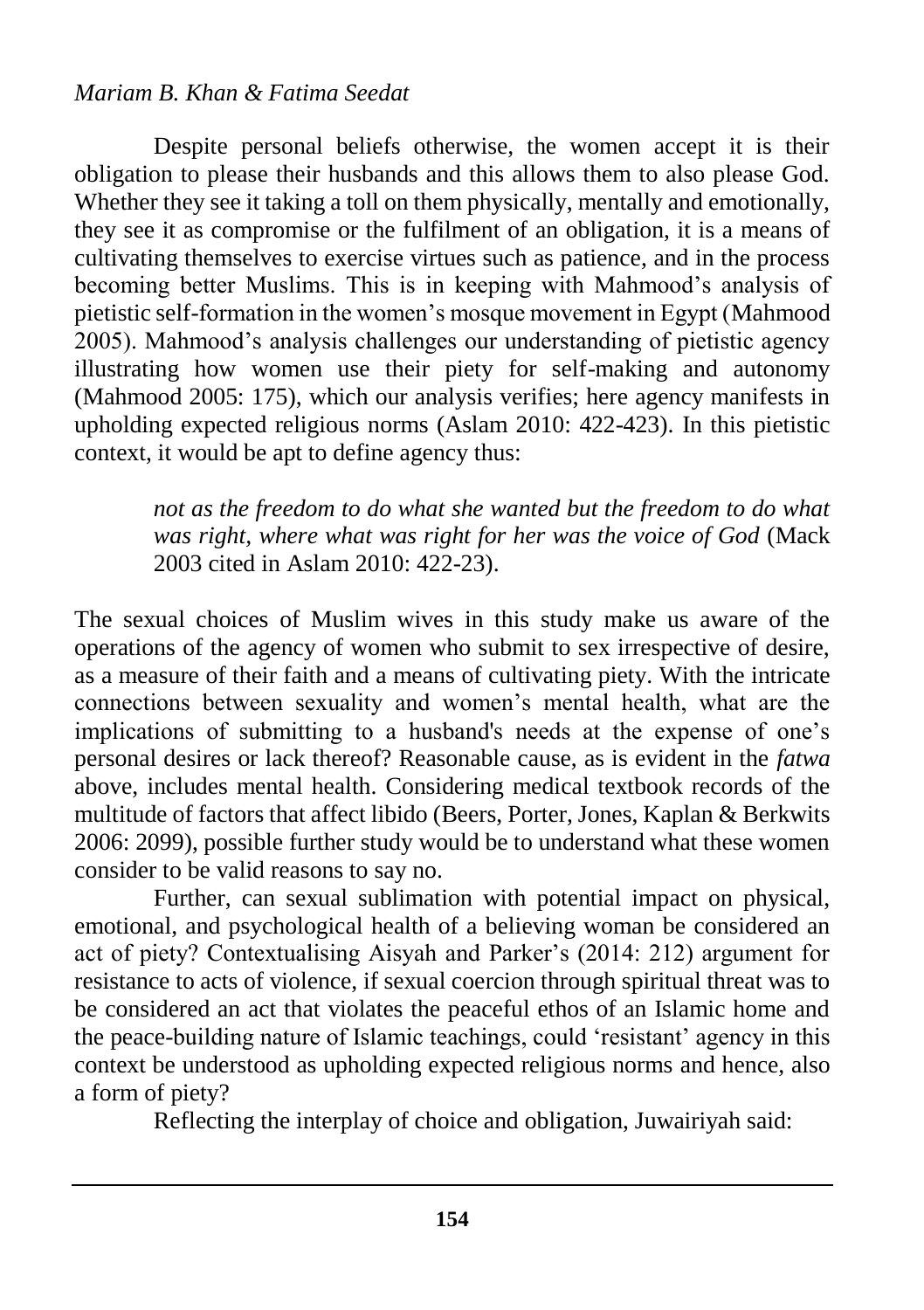Like everything we do in our religion ... certain things are compulsory, but it's your choice too … It's left to the individual.

She suggests that, whilst sexual engagement in marriage may be considered an obligation, it is not one that comes without the possibility of choice. The women in this study are clearly making choices; they choose between the value and costs of sexual intimacy when they are not desirous, a night without cursing angels, a husband that is sexually satisfied and a home that feels peaceful, an opportunity to please or displease God and the possibility of obtaining Heaven. Their conversations indicate the ways in which these choices function to affect their pietistic interests as believing individuals.

Drawing on an ethics that would maintain the 'spirit of marriage' and 'avoid doing harm' and in response to Kecia Ali's call for a more 'just ethics of sexual intimacy', one that incorporates 'meaningful consent and mutuality' (Ali 2006: 151), the findings of this study reinforce the need for an expanded approach to Muslim women's sexual agency; one that is inclusive of, considerations of mental health, at times non-penetrative forms of sexual gratification, and ideas of peace-making and conflict resolution that include discussions and choice around what entails sexual gratification, how frequently it is enjoyed in the marriage and what is a reasonable cause to say no.

## **Conclusion**

In the analysis above we observe that these South African Muslim women's lives reflect a complex interplay of choice and obligation in their path to God. We can infer that these women perceive a successful marriage, in terms of tranquility and peace between partners, as an equally important measure of their faith. Further, conflict in marriage is not anomalous, and therefore pious women who intend to maintain a conflict free or peaceful marriage strategise toward this goal. Viewed through the lens of piety, the narratives that explain their negotiations make consistent reference to the 'rights of others', the care they take to avoid 'hurting someone', their efforts to acquire 'good deeds' and to display 'good morals'. As a result they frequently sublimate their desires either in the interests of a delayed heavenly reward, the interests of their husband's desires or the interests of their pietistic tradition, Islam.

Preferring heavenly rewards over earthy ones, the result is an ethics of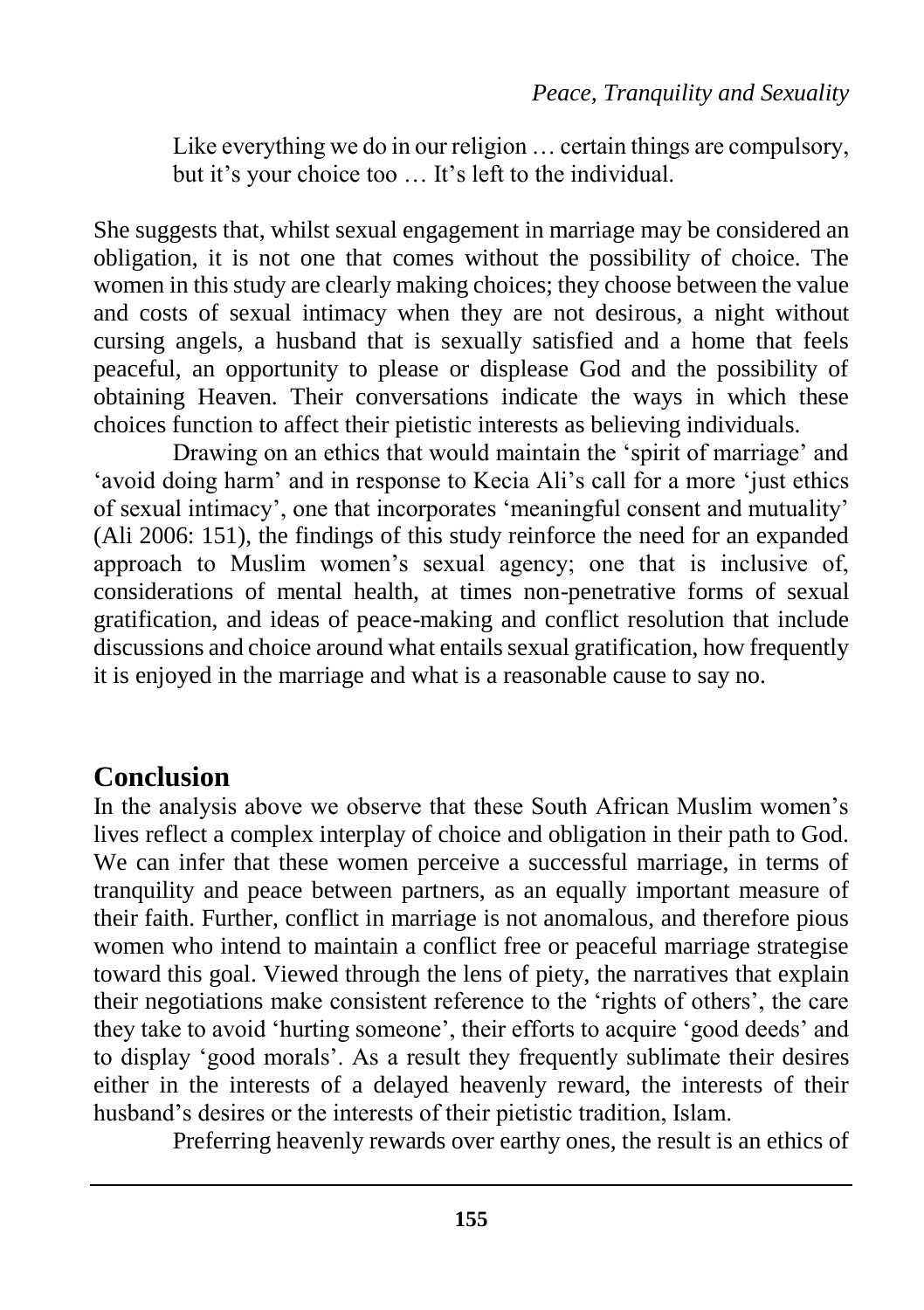domestic peace-making that prioritises peaceful coexistence, conceptualised as a state of conformity and sublimation, despite one's lack of sexual desire. The needs and interests of the tradition, the family and the husband take priority, but only because they also feed the pietistic goals of the believing woman.<sup>20</sup> In this way, they give form to the ethical voices of their Islamic teachings, and at times this is at the expense of what they want or what they 'know is right'. Their practices make evident Leila Ahmed's (1992) observations on the ethical voice of Islam, which in the context of marriage is stronger for women, in contrast to the legal voice, which appeals to men. This pietistic ethic is not based on reciprocity, but on a negotiated concession which requires a woman to make herself sexually available despite having no sexual desire but for the guarantee of pleasing God.

In conclusion, this paper makes evident the connections between domestic security or peace-making and sexual choice, and subsequently the ethical concerns produced in this connection. Moving forward, the observations gathered here may be factored into Ali's call for 'a more viable and equitable ethics of sex' (Ali 2006: 72). They also support Hoel and Shaikh who acknowledge women's 'moral agency and personhood', which would necessarily play a central role in the formulation of this new ethics (Hoel & Shaikh 2013: 91). The findings of this study suggest that women's interests in maintaining a peaceful marriage and guarding their domestic security may be as significant in this review. Efforts to formulate a new sexual ethics will need to account for historical sexual norms that associate piety and tranquillity in the home with sexual subjugation. The angels that curse a woman who denies her husband's sexual advances threaten a peaceful home; how do we understand pietistic sexual ethics of a woman who chooses undesirable sex over undesirable curses?

## **References**

 $\overline{\phantom{a}}$ 

Ahmed, L. 1992. *Women and Gender in Islam*. New Haven & London: Yale University Press.

 $20$  Considering the women's elaborate efforts for peace and domestic security alongside a fervent desire to strive for Heaven, a parallel study gauging men's understandings of the pietistic requirements to observe God's may prove valuable.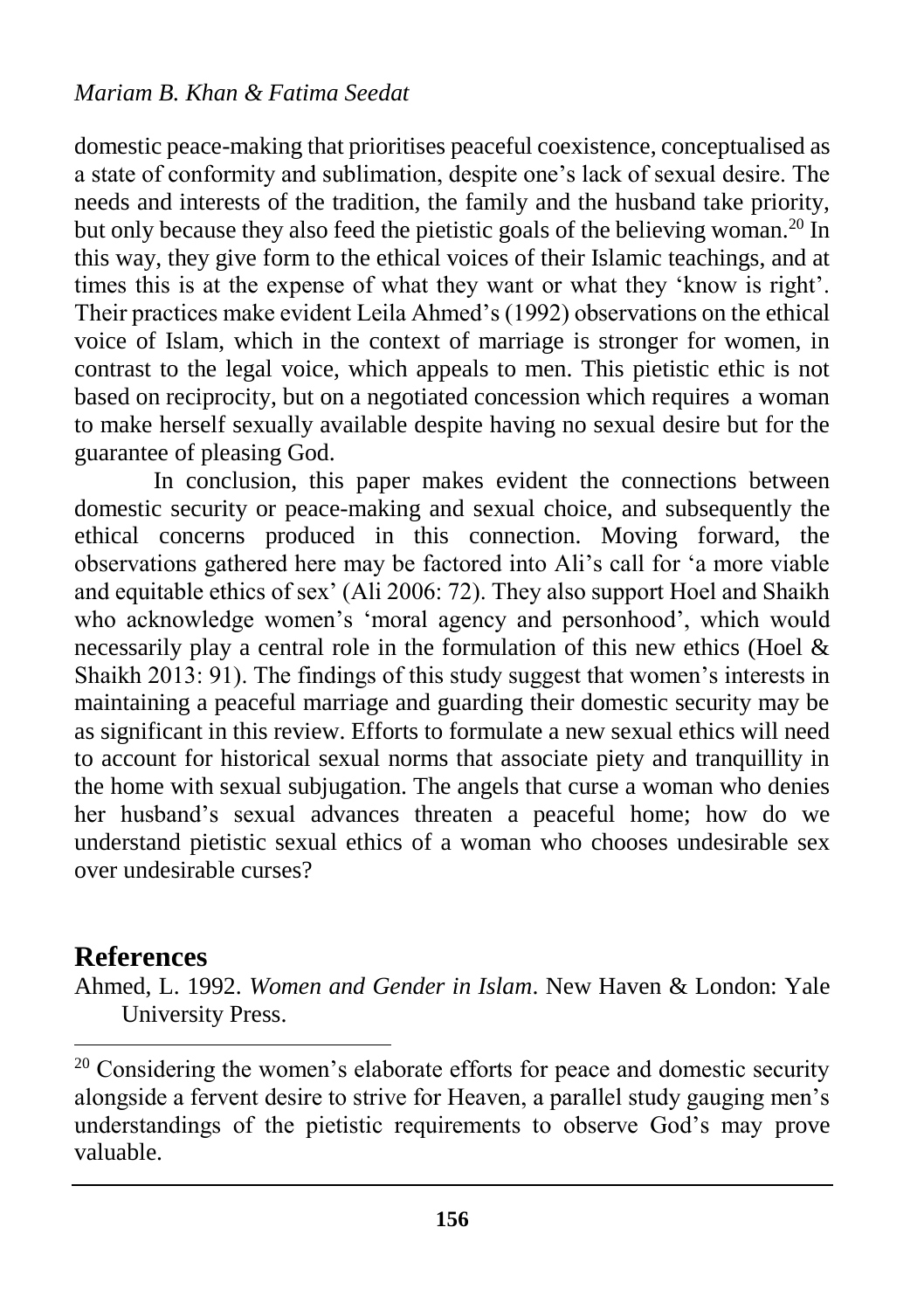- Aisyah, S. & L. Parker 2014. Problematic Conjugations: Women's Agency, Marriage and Domestic Violence in Indonesia. *Asian Studies Review* 38,2: 205-223.
- Al-Bukhārī, Muhammad ibn Ismā'īl [1979] 1986. *The Book of Nikah*. Al-Hilali, M.T. & M.M. Khan (trans.). Lahore: Kazi Publications.
- Al-Ghazālī, A.H. 1992. *Abstinence in Islam: Kasr al Shahwatayn (Curbing the Two Appetites) from Ihỵ ā' ʻulūm al-dīn (Revivification of the Sciences of Religion).* Farah, C.E. (trans.). Available at: <http://ghazali.org/works/> astin.htm. (Accessed on 15 December 2015.)
- Ali, J.A. 2011. Piety among Tablīghī Women. *Contemporary Islam* 5: 225- 247.
- Ali, K. 2006. *Sexual Ethics & Islam: Feminist Reflections on Qur'an, Hadith, and Jurisprudence*. London: Oneworld Publications.
- Al-Kawthari, Muhammad Ibn Adam 2008. *Islamic Guide to Sexual Relations*. London: Huma Press.
- Al-Musnad, Muhammad bin Abdul-Aziz 1996. *Islamic Fatawa Regarding Women*. Zarabozo, J.A. (trans.). Riyadh: Darussalam.
- Anwarul Haq, M. 1972. *The Faith Movement of Mawlana Muhammad Ilyas*. London: George Allen and Unwin Ltd
- Aslam, M. 2010. 'New Vulnerabilities' of Muslim Women in the Age of Terror: The Case of the Red Mosque Siege in Islamabad, Pakistan. *Totalitarian Movements and Political Religions* 11,3-4: 417-434.
- Bahar, Z., H. Okcay, S. Ozbicakci, A. Beser, B. Ustun & M. Ozturk 2005. The Effects of Islam and Traditional Practices on Women's Health and Reproduction. *Nursing Ethics* 12,6: 557-570.
- Beers, M.H., R.S. Porter, T.V. Jones, J.L. Kaplan & M. Berkwitts [1989] 2006. *The Merck Manual of Diagnosis and Therapy*. 18th Edition. New Jersey: Merck Research Libraries.
- Boonzaier, F. 2005. Woman Abuse in South Africa: A Brief Contextual Analysis. *Feminism and Psychology* 15,1: 99-103.
- Bowen, D.L. 1981. Muslim Juridical Opinions Concerning the Status of Women as Demonstrated by the Case of `azl. *Journal of Near Eastern Studies* 40,4: 323-328.
- Brenner, S. 1996. Reconstructing Self and Society: Javanese Muslim Women and 'The Veil'. *American Ethnologist* 23,4: 673-697.
- Brockopp, J.E. 2008. Islam and Bioethics: Beyond Abortion and Euthenasia. *Journal of Religious Ethics* 36,1: 3-12.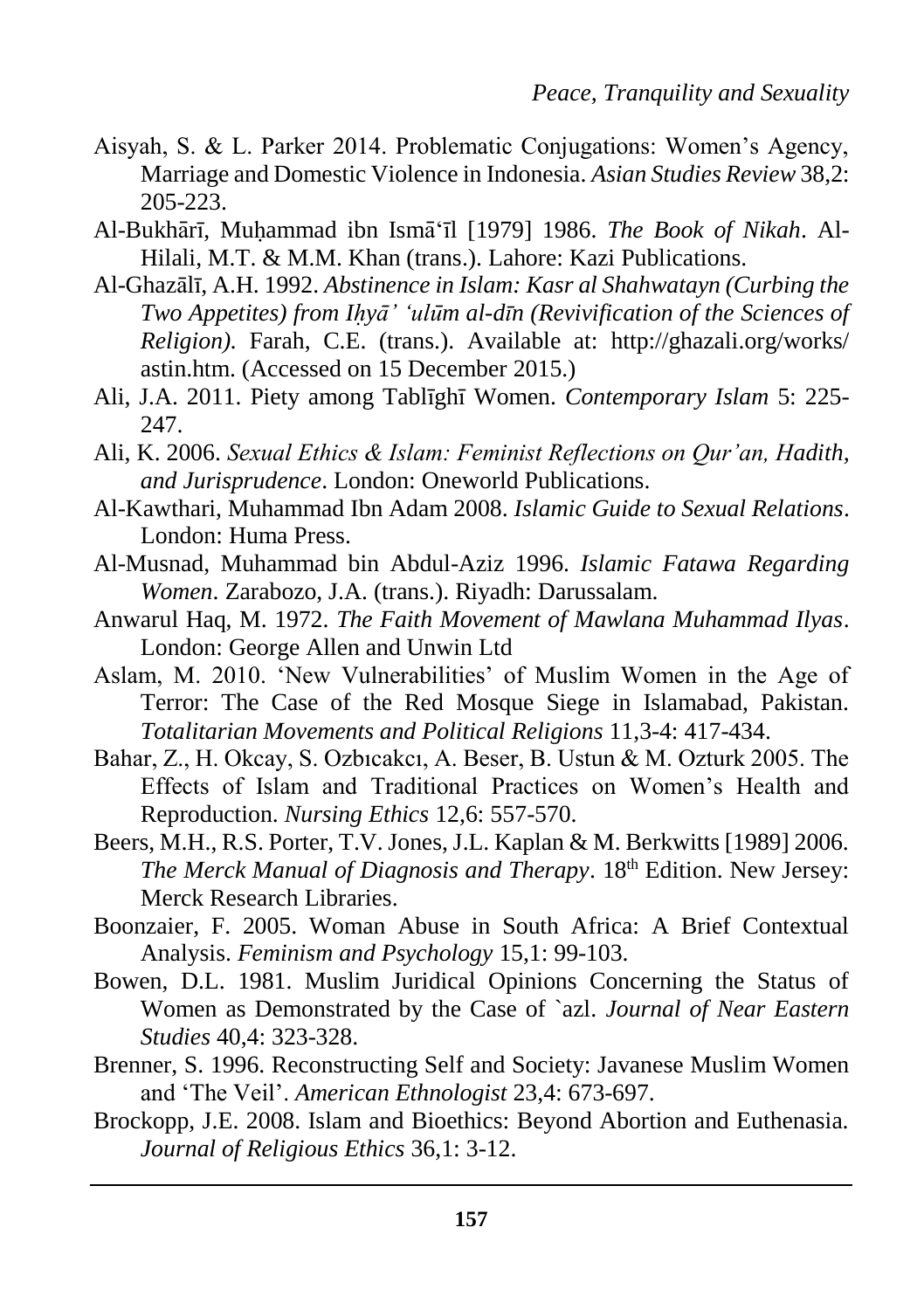- Cash, K. 2011. What's Shame Got to Do With It: Forced Sex among Married or Steady Partners in Uganda. *African Journal of Reproductive Health* 15,3: 25-40.
- Christopher, E. 2006. Religious Aspects of Contraception. *Reviews in Gynaecological and Perinatal Practice* 6: 192–198.
- Corrigan, P. 2004. How Stigma Interferes with Mental Health Care. *American Psychologist* 59,7: 614-625.
- Deeb, L. 2009. Emulating and/or Embodying the Ideal: The Gendering of Temporal Frameworks and Islamic Role Models in Shi`i Lebanon. *American Ethnologist* 36,2: 242-257.
- Dhami, S. & A. Sheikh 2000. The Muslim Family: Predicament and Promise. *The Western Journal of Medicine* 173: 352-356.
- Douki, S., S. Ben Zineb, F. Nacef & U. Halbreich 2007. Women's Mental Health in the Muslim World: Cultural, Religious and Social Issues. *Journal of Affective Disorders* 102: 177-189.
- Foley, R. 2004. Muslim Women's Challenges to Islamic Law: The Case of Malaysia. *International Feminist Journal of Politics* 6,1: 53-84.
- Fatima, S. 2011. Who Counts as a Muslim? Identity, Multiplicity and Politics. *Journal of Muslim Minority Affairs* 31,3: 339-353.
- Gibbon, C.J. 2005 [1988]. *South African Medicines Formulary*. 7<sup>th</sup> Edition. Cape Town: Health and Medical Publishing Group of the South African Medical Association.
- Hoel, N. & S. Shaikh 2013. Sex as *Ibadah*: Religion, Gender and Subjectivity among South African Muslim Women. *Journal of Feminist Studies in Religion* 29, 1: 69-91.
- Huq, S. & S.F. Rashid 2008. Refashioning Islam: Elite Women and Piety in Bangladesh. *Contemporary Islam* 2: 7-22.
- Jacobsen, C.M. 2011. Troublesome Threesome: Feminism, Anthropology and Muslim Women's Piety. *Feminist Review* 98: 65-82.
- Kadri, N., S. Berrada, K. McHichi Alami, F. Manoudi, L. Rachidi, S. Maftouh & U. Halbreich 2007. Mental Health of Moroccan Women: A Sexual Perspective. *Journal of Affective Disorders* 102: 199-207.
- Keefe, S.K. 2006. 'Women do what they want': Islam and Permanent Contraception in Northern Tanzania. *Social Science & Medicine* 63: 418– 429.
- Khan, M.B. 2015. *Negotiating between Health-based Contraceptive Concerns and Piety: The Experiences of Muslim Wives in the Greater Durban Area.*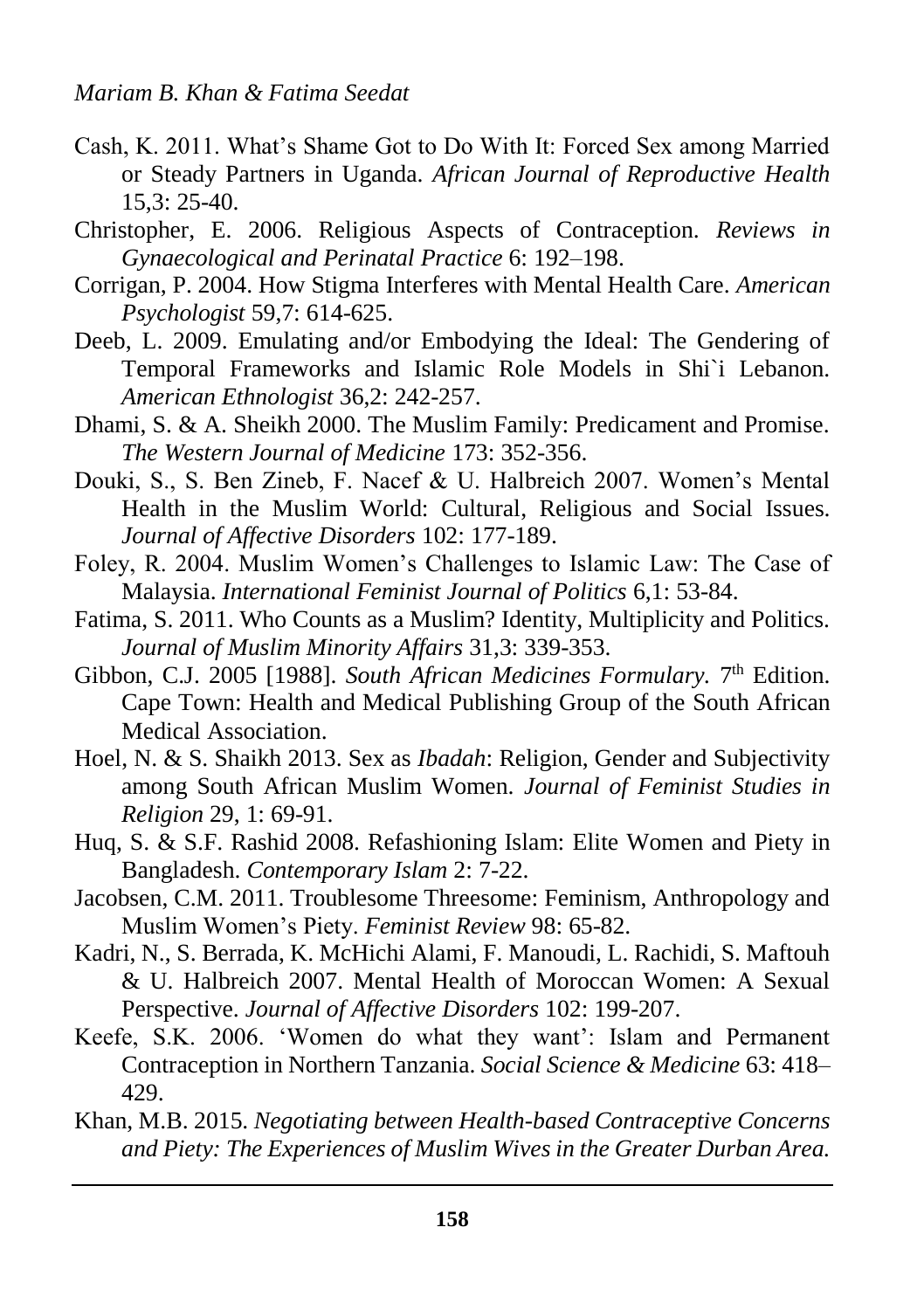Unpublished Master's Dissertation: University of KwaZulu-Natal.

- Khan, M.B. 2016. How Religious Extremism Compromises Women's Security, Agency and Mental Health: Conversation with Sarah Eltantawi. *Agenda* 30,3: 1-7.
- Lazarus, A. & C. Taylor 1999. Women and Peacebuilding. *Agenda* 15,40: 91- 94.
- Lewis, D. 2013. The Multiple Dimensions of Human Security through the Lens of African Feminist Intellectual Activism. *Africa Peace and Conflict Journal* 6,1: 15-28.
- Mahmood, S. 2005. *Politics of Piety: The Islamic Revival and the Feminist Subject.* Princeton: Princeton University Press.
- Masud, K.M. 2013. *Shari'a Today: Essays on Contemporary Issues and Debates in Muslim Societies.* Islamabad: Iqbal International Institute for Research and Dialogue, and National Book Foundation.
- Olivier, B. 2016. The Malaysian Islamization Phenomenon: The Underlying Dynamics and their Impact on Muslim Women. *Islam and Christian-Muslim Relations* 27,3: 267-282.
- Omran, A.R. 1992. *Family Planning in the Legacy of Islam*. London: Routledge.
- Patton, M.Q. [1990] 2002. *Qualitative Research and Evaluation Methods*. 3<sup>rd</sup> Edition. Thousand Oaks: Sage Publications.
- Pera, S.A. & S. van Tonder [1996] 2005. *Ethics in Healthcare*. Landsdowne: Juta & Co.
- Peterson, E. 2016. Working with Religious Leaders and Faith Communities to Advance Culturally Informed Strategies to Address Violence against Women. *Agenda* 30,3: 50-59.
- Rozario, S. 2011. Islamic Piety against the Family: From 'Traditional' to 'Pure' Islam. *Contemporary Islam* 5: 285-308.
- Sahu, B. & I. Hutter 2012. 'Lived Islam' in India and Bangladesh: Negotiating Religion to Realise Reproductive Aspirations. *Culture, Health & Sexuality* 14,5: 521–535.
- Seedat, F. 2016. Women, Religion and Security. *Agenda* 30,3: 3-10.
- Shaikh, S. 2003. Family Planning, Contraception and Abortion in Islam: Undertaking *Khilafah*. In Maguire, D.C. (ed.) *Sacred Rights: The Case for Contraception and Abortion in World Religions.* Oxford: University Press.

Simon, G.M. 2009. The Soul Freed of Cares? Islamic Prayer, Subjectivity, and